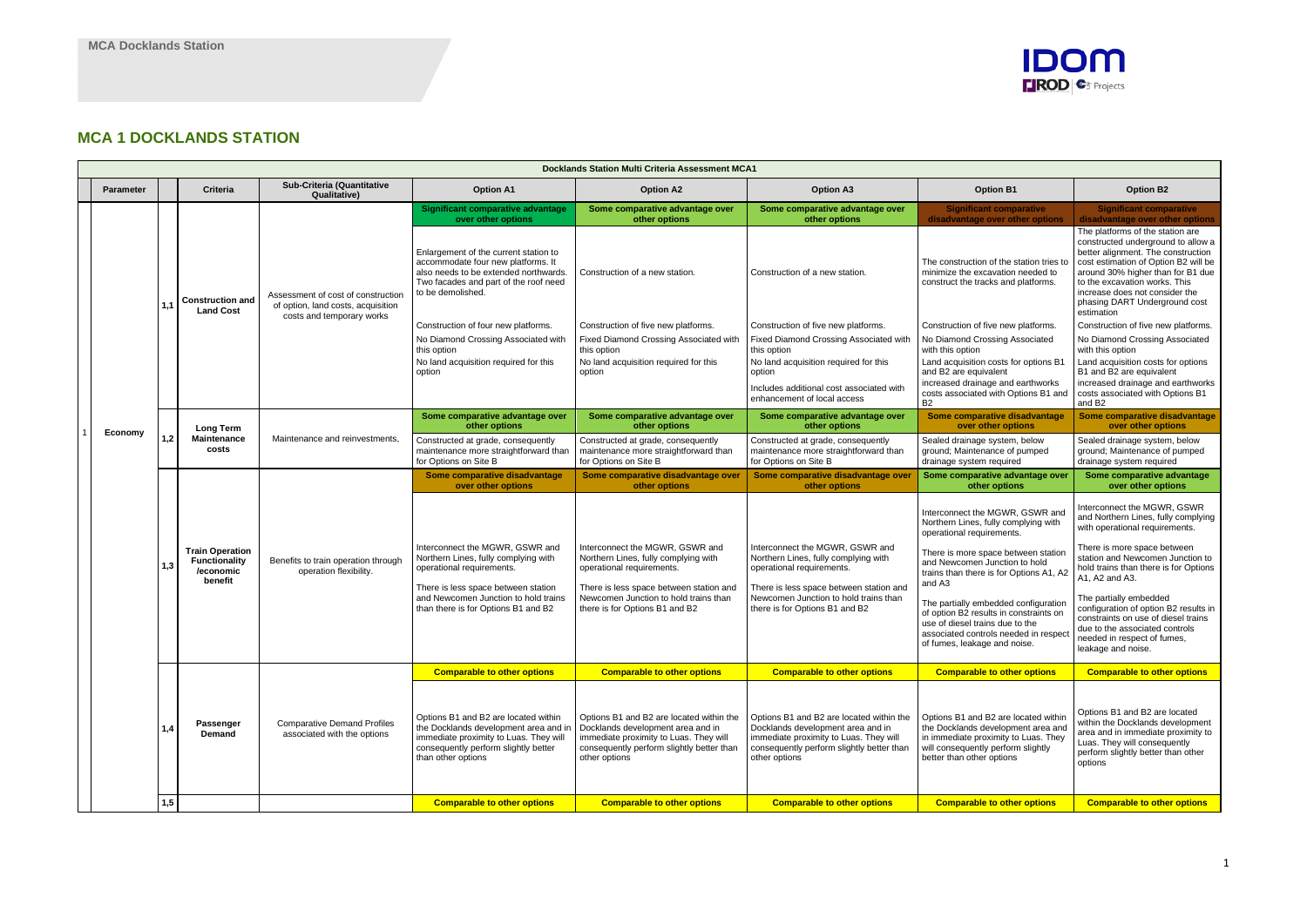|  | <b>Docklands Station Multi Criteria Assessment MCA1</b> |     |                                                   |                                                                                                                                                                                                                                                                                                                                                              |                                                                                                                                                                                                                                                                                                                                                                                                                                                                                                                                                               |                                                                                                                                                                                                                    |                                                                                                                                                                                                                                                                                                                                                                                                                                           |                                                                                                                                                                                                                                                                                                                                                                                                                                                                                                                                                                                                                                                                                                |                                                                                                                                                                                                                                                                                                                                                                                                                                                                                                                                                                                                                                                                                                                                                                                                                                                                                                                                                                                                                                                                                                                                                                                                                                                                                                         |
|--|---------------------------------------------------------|-----|---------------------------------------------------|--------------------------------------------------------------------------------------------------------------------------------------------------------------------------------------------------------------------------------------------------------------------------------------------------------------------------------------------------------------|---------------------------------------------------------------------------------------------------------------------------------------------------------------------------------------------------------------------------------------------------------------------------------------------------------------------------------------------------------------------------------------------------------------------------------------------------------------------------------------------------------------------------------------------------------------|--------------------------------------------------------------------------------------------------------------------------------------------------------------------------------------------------------------------|-------------------------------------------------------------------------------------------------------------------------------------------------------------------------------------------------------------------------------------------------------------------------------------------------------------------------------------------------------------------------------------------------------------------------------------------|------------------------------------------------------------------------------------------------------------------------------------------------------------------------------------------------------------------------------------------------------------------------------------------------------------------------------------------------------------------------------------------------------------------------------------------------------------------------------------------------------------------------------------------------------------------------------------------------------------------------------------------------------------------------------------------------|---------------------------------------------------------------------------------------------------------------------------------------------------------------------------------------------------------------------------------------------------------------------------------------------------------------------------------------------------------------------------------------------------------------------------------------------------------------------------------------------------------------------------------------------------------------------------------------------------------------------------------------------------------------------------------------------------------------------------------------------------------------------------------------------------------------------------------------------------------------------------------------------------------------------------------------------------------------------------------------------------------------------------------------------------------------------------------------------------------------------------------------------------------------------------------------------------------------------------------------------------------------------------------------------------------|
|  | <b>Parameter</b>                                        |     | <b>Criteria</b>                                   | Sub-Criteria (Quantitative<br><b>Qualitative)</b>                                                                                                                                                                                                                                                                                                            | <b>Option A1</b>                                                                                                                                                                                                                                                                                                                                                                                                                                                                                                                                              | <b>Option A2</b>                                                                                                                                                                                                   | <b>Option A3</b>                                                                                                                                                                                                                                                                                                                                                                                                                          | <b>Option B1</b>                                                                                                                                                                                                                                                                                                                                                                                                                                                                                                                                                                                                                                                                               | <b>Option B2</b>                                                                                                                                                                                                                                                                                                                                                                                                                                                                                                                                                                                                                                                                                                                                                                                                                                                                                                                                                                                                                                                                                                                                                                                                                                                                                        |
|  |                                                         |     | Journey time<br>reduction<br>/economic<br>benefit | Benefits to passengers through<br>journey time reduction                                                                                                                                                                                                                                                                                                     | Station location offers comparable<br>journey time between the options.                                                                                                                                                                                                                                                                                                                                                                                                                                                                                       | Station location offers comparable<br>journey time between the options.                                                                                                                                            | Station location offers comparable<br>journey time between the options.                                                                                                                                                                                                                                                                                                                                                                   | Station location offers comparable<br>journey time between the options.                                                                                                                                                                                                                                                                                                                                                                                                                                                                                                                                                                                                                        | Station location offers comparable<br>journey time between the options.                                                                                                                                                                                                                                                                                                                                                                                                                                                                                                                                                                                                                                                                                                                                                                                                                                                                                                                                                                                                                                                                                                                                                                                                                                 |
|  |                                                         |     |                                                   | Impact on scope for and ease of                                                                                                                                                                                                                                                                                                                              | Some comparative disadvantage<br>over other options                                                                                                                                                                                                                                                                                                                                                                                                                                                                                                           | Some comparative disadvantage over<br>other options                                                                                                                                                                | Some comparative disadvantage over<br>other options                                                                                                                                                                                                                                                                                                                                                                                       | Some comparative advantage over<br>other options                                                                                                                                                                                                                                                                                                                                                                                                                                                                                                                                                                                                                                               | Some comparative advantage<br>over other options                                                                                                                                                                                                                                                                                                                                                                                                                                                                                                                                                                                                                                                                                                                                                                                                                                                                                                                                                                                                                                                                                                                                                                                                                                                        |
|  |                                                         | 2,1 | Transport<br>Integration                          | interchange between modes. Impact<br>on the operation of other transport<br>services both during construction<br>and in operation. New interchange<br>nodes and facilities; Reduced<br>walking and wait times associated<br>with interchanges. Modal shift figures<br>during construction and operations.<br>Changes to journey times to<br>transport nodes. | Intermodality between the DART station<br>and Spencer Dock LUAS station is not<br>provided. The passengers would need<br>to walk 400 metres (8 mins) to change<br>the means of transport.                                                                                                                                                                                                                                                                                                                                                                     | Intermodality between the DART station<br>and Spencer Dock LUAS station is not<br>provided. The passengers would need to<br>walk 300 metres (6mins) to change the<br>means of transport.                           | Intermodality between the DART station<br>and Spencer Dock LUAS station is not<br>provided. The passengers would need to<br>walk 300 metres (6mins) to change the<br>means of transport.                                                                                                                                                                                                                                                  | Options on Site B offer significantly<br>enhanced interchangeability between<br>modes of transport than Options on<br>Site A. Passengers need to walk<br>125m to access Luas.                                                                                                                                                                                                                                                                                                                                                                                                                                                                                                                  | Options on Site B offer significantly<br>enhanced interchangeability<br>between modes of transport than<br>Options on Site A                                                                                                                                                                                                                                                                                                                                                                                                                                                                                                                                                                                                                                                                                                                                                                                                                                                                                                                                                                                                                                                                                                                                                                            |
|  |                                                         |     |                                                   |                                                                                                                                                                                                                                                                                                                                                              | Some comparative disadvantage<br>over other options                                                                                                                                                                                                                                                                                                                                                                                                                                                                                                           | Some comparative disadvantage over<br>other options                                                                                                                                                                | Some comparative advantage over<br>other options                                                                                                                                                                                                                                                                                                                                                                                          | Some comparative disadvantage<br>over other options                                                                                                                                                                                                                                                                                                                                                                                                                                                                                                                                                                                                                                            | Some comparative disadvantage<br>over other options                                                                                                                                                                                                                                                                                                                                                                                                                                                                                                                                                                                                                                                                                                                                                                                                                                                                                                                                                                                                                                                                                                                                                                                                                                                     |
|  | Integration                                             | 2,2 | <b>Land Use</b><br>Integration                    | Impact on land-use strategies and<br>regional and local plans. Assessment<br>of support for land use factors local<br>land use and planning. Inclusion of<br>project in relevant local and regional<br>planning documents.                                                                                                                                   | The location falls within a site zoned as<br>Z1 (residential<br>zoning) and is located outside of both<br>the Strategic Development Zones<br>(SDZ) and the Strategic Development<br>and<br>Regeneration Areas (SDRA).<br>Fronts the Royal Canal, at a location<br>within the site which would be well<br>disposed to residential development.<br>Location results in splitting the railway<br>along the periphery of site A curtailing<br>the potential for future development on<br>the site and integration of the station<br>within the urban environment. | The location falls within a site zoned as<br>Z1 (residential<br>zoning) and is located outside of both the<br>Strategic Development Zones (SDZ) and<br>the Strategic Development and<br>Regeneration Areas (SDRA). | The location falls within a site zoned as<br>Z1 (residential zoning) and is located<br>outside of both the Strategic<br>Development Zones (SDZ) and the<br>Strategic Development and<br>Regeneration Areas (SDRA).<br>It gives the possibility for future removal<br>of the existing barrier between the East<br>Wall neighbourhood and the city centre.<br>Also, it follows the spirit of the Dublin<br>Docklands Area Master Plan 2008. | The station would be part of the five<br>city hubs proposed in the North Lotts<br>and Grand Canal Dock planning<br>scheme, thus creating commercial<br>opportunities in a high-quality public<br>space in the centre of Docklands and,<br>therefore, attracting more<br>passengers.<br>The Skew of Option B1 relative to the<br>block alignment renders it more<br>difficult to construct an appropriate<br>commercial development overhead<br>relative to Option B2<br>It gives the possibility for future<br>removal of the existing barrier<br>between the East Wall<br>neighbourhood and the city centre.<br>Also, it follows the spirit of the Dublin<br>Docklands Area Master Plan 2008. | The station would be part of the five<br>city hubs proposed in the North<br>Lotts and Grand Canal Dock<br>planning scheme, thus creating<br>commercial opportunities in a high-<br>quality public space in the centre of<br>Docklands and, therefore, attracting<br>more passengers.<br>The Skew of Option B1 relative to<br>the block alignment renders it more<br>difficult to construct an appropriate<br>commercial development overhead<br>relative to Option B2<br>This option is located within both<br>the North Lotts and Grand Canal<br>Dock SDZ and SDRA 6. The site is<br>predominantly zoned as Z14<br>(regeneration areas). The Z14<br>zoning objective is "to seek the<br>social, economic and physical<br>development and/or rejuvenation of<br>an area with mixed us of which<br>residential and "Z6" would be<br>predominant uses". It is a key<br>objective of the Dublin City<br>Development Plan 2016 -2022 for<br>development proposals on Z14<br>lands within SDRA 6 to: Support<br>sustainable transport initiatives<br>which facilitate pleasant, accessible<br>and easy movement to, from and<br>within the Docklands area, and<br>Develop an integrated transport<br>strategy for the entire Docklands<br>area and to pro-actively promote<br>sustainable<br>smarter travel. |
|  |                                                         | 2,3 |                                                   |                                                                                                                                                                                                                                                                                                                                                              | <b>Comparable to other options</b>                                                                                                                                                                                                                                                                                                                                                                                                                                                                                                                            | <b>Comparable to other options</b>                                                                                                                                                                                 | <b>Comparable to other options</b>                                                                                                                                                                                                                                                                                                                                                                                                        | <b>Comparable to other options</b>                                                                                                                                                                                                                                                                                                                                                                                                                                                                                                                                                                                                                                                             | <b>Comparable to other options</b>                                                                                                                                                                                                                                                                                                                                                                                                                                                                                                                                                                                                                                                                                                                                                                                                                                                                                                                                                                                                                                                                                                                                                                                                                                                                      |

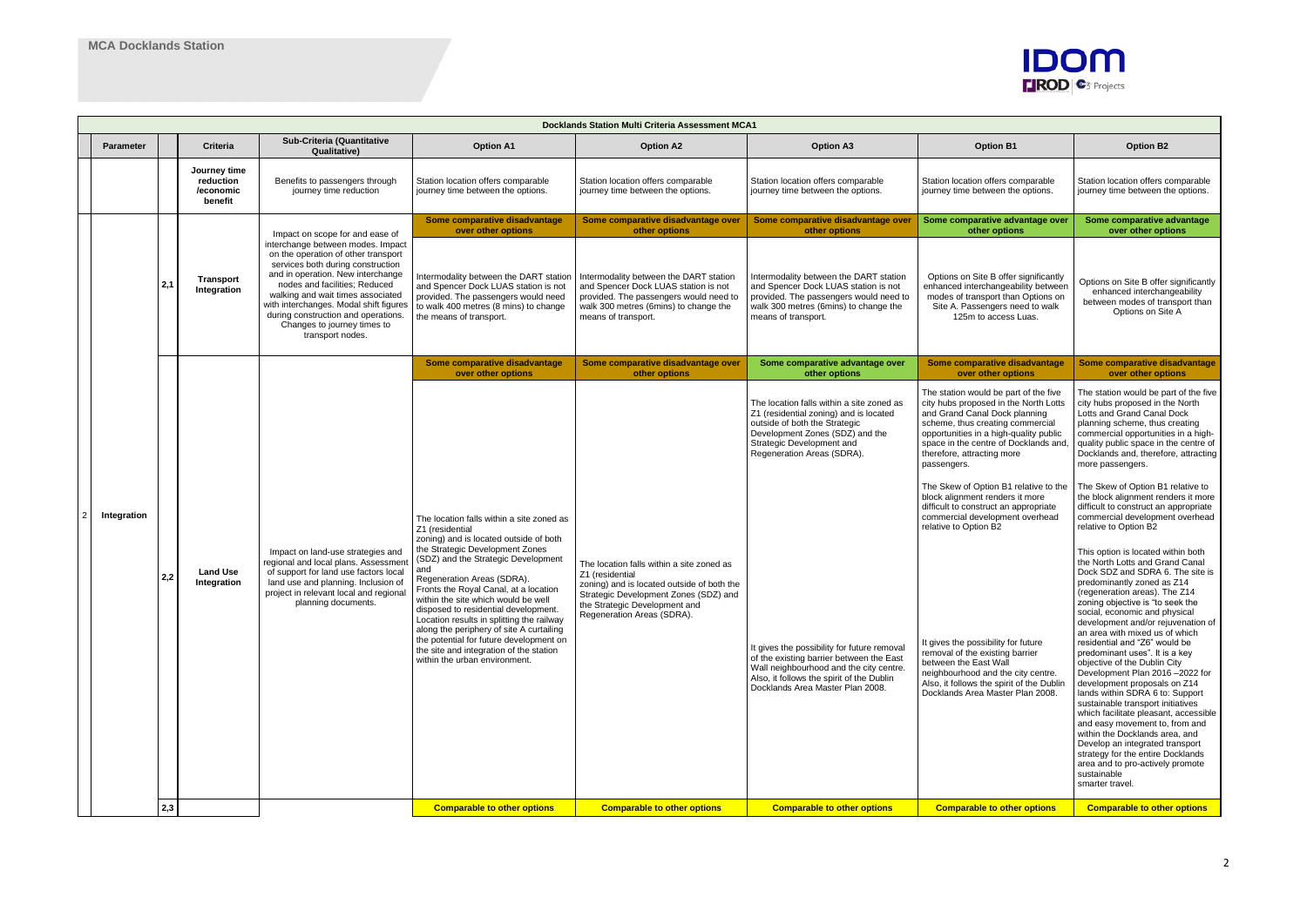|  | <b>Docklands Station Multi Criteria Assessment MCA1</b> |     |                                                              |                                                                                                                                                                                                                                                                                          |                                                                                                                                                                                                                                                            |                                                                                                                                                                                                                                                            |                                                                                                                                                                                                                                                            |                                                                                                                                                         |                                                                                                                                                            |
|--|---------------------------------------------------------|-----|--------------------------------------------------------------|------------------------------------------------------------------------------------------------------------------------------------------------------------------------------------------------------------------------------------------------------------------------------------------|------------------------------------------------------------------------------------------------------------------------------------------------------------------------------------------------------------------------------------------------------------|------------------------------------------------------------------------------------------------------------------------------------------------------------------------------------------------------------------------------------------------------------|------------------------------------------------------------------------------------------------------------------------------------------------------------------------------------------------------------------------------------------------------------|---------------------------------------------------------------------------------------------------------------------------------------------------------|------------------------------------------------------------------------------------------------------------------------------------------------------------|
|  | <b>Parameter</b>                                        |     | <b>Criteria</b>                                              | Sub-Criteria (Quantitative<br><b>Qualitative)</b>                                                                                                                                                                                                                                        | <b>Option A1</b>                                                                                                                                                                                                                                           | <b>Option A2</b>                                                                                                                                                                                                                                           | <b>Option A3</b>                                                                                                                                                                                                                                           | <b>Option B1</b>                                                                                                                                        | <b>Option B2</b>                                                                                                                                           |
|  |                                                         |     | Geographical<br>Integration                                  | Impact on improvement of external<br>links. Desire to link various<br>geographical.<br>Link to Public Transportation Modes                                                                                                                                                               | Not a differentiator.                                                                                                                                                                                                                                      | Not a differentiator.                                                                                                                                                                                                                                      | Not a differentiator.                                                                                                                                                                                                                                      | Not a differentiator.                                                                                                                                   | Not a differentiator.                                                                                                                                      |
|  |                                                         | 2.4 | Other<br>Government<br>Policy                                | Integration with Government Policy,<br>Smarter Travel, Investment<br>Programmes, rail safety,                                                                                                                                                                                            | Some comparative disadvantage<br>over other options                                                                                                                                                                                                        | Some comparative disadvantage over<br>other options                                                                                                                                                                                                        | Some comparative disadvantage over<br>other options                                                                                                                                                                                                        | Some comparative advantage over<br>other options                                                                                                        | Some comparative advantage<br>over other options                                                                                                           |
|  |                                                         |     |                                                              | electrification, etc.                                                                                                                                                                                                                                                                    | On the northern periphery of the Dublin<br>Docklands Development Area                                                                                                                                                                                      | On the northern periphery of the Dublin<br>Docklands Development Area                                                                                                                                                                                      | On the northern periphery of the Dublin<br>Docklands Development Area                                                                                                                                                                                      | In the heart of the Dublin Docklands<br>Development Area                                                                                                | In the heart of the Dublin<br>Docklands Development Area                                                                                                   |
|  |                                                         |     |                                                              |                                                                                                                                                                                                                                                                                          | <b>Comparable to other options</b>                                                                                                                                                                                                                         | <b>Comparable to other options</b>                                                                                                                                                                                                                         | <b>Comparable to other options</b>                                                                                                                                                                                                                         | <b>Comparable to other options</b>                                                                                                                      | <b>Comparable to other options</b>                                                                                                                         |
|  |                                                         | 3.1 | Noise and<br><b>Vibration</b>                                | Estimated number of people likely to<br>be affected by transport-related<br>noise with the scheme within 50m.                                                                                                                                                                            | >76 sensitive receptors within 50m of<br>station entrance                                                                                                                                                                                                  | >76 sensitive receptors within 50m of<br>station entrance                                                                                                                                                                                                  | >76 sensitive receptors within 50m of<br>station entrance                                                                                                                                                                                                  | >100 sensitive receptors within 50m<br>of the station entrance. Surrounded<br>by existing and potential future<br>residential and mixed-use properties  | >100 sensitive receptors within<br>50m of the station entrance.<br>Surrounded by existing and<br>potential future residential and<br>mixed-use properties. |
|  |                                                         |     | Air Quality and<br><b>Climate</b>                            |                                                                                                                                                                                                                                                                                          | <b>Comparable to other options</b>                                                                                                                                                                                                                         | <b>Comparable to other options</b>                                                                                                                                                                                                                         | <b>Comparable to other options</b>                                                                                                                                                                                                                         | <b>Comparable to other options</b>                                                                                                                      | <b>Comparable to other options</b>                                                                                                                         |
|  |                                                         | 3.2 |                                                              | Local air quality effects. Number of<br>receptors within 50m.                                                                                                                                                                                                                            | >76 sensitive receptors within 50m of<br>station entrance<br>Construction phase air quality impacts<br>temporary and mitigatable. Comparable<br>during operational phase with respect<br>to air quality (provided no significant<br>road traffic impacts). | >76 sensitive receptors within 50m of<br>station entrance. Construction phase air<br>quality impacts temporary and<br>mitigatable. Comparable during<br>operational phase with respect to air<br>quality (provided no significant road traffic<br>impacts) | >76 sensitive receptors within 50m of<br>station entrance. Construction phase air<br>quality impacts temporary and<br>mitigatable. Comparable during<br>operational phase with respect to air<br>quality (provided no significant road traffic<br>impacts) | >100 sensitive receptors within 50m<br>of the station entrance. Surrounded<br>by existing and potential future<br>residential and mixed-use properties. | >100 sensitive receptors within<br>50m of the station entrance.<br>Surrounded by existing and<br>potential future residential and<br>mixed-use properties. |
|  |                                                         |     | Landscape and                                                | Key landscape characteristics                                                                                                                                                                                                                                                            | Some comparative disadvantage<br>over other options                                                                                                                                                                                                        | Some comparative disadvantage over<br>other options                                                                                                                                                                                                        | Some comparative disadvantage over<br>other options                                                                                                                                                                                                        | Some comparative disadvantage<br>over other options                                                                                                     | Some comparative advantage<br>over other options                                                                                                           |
|  |                                                         | 3,3 | <b>Visual (including</b><br>light)                           | affected; Effects on listed/ key views;<br>Impact on landscape character.                                                                                                                                                                                                                | Above ground - some negative visual<br>impact on royal canal and adjacent<br>housing                                                                                                                                                                       | Above ground - some negative visual<br>impact on royal canal and adjacent<br>housing                                                                                                                                                                       | Above ground - some negative visual<br>impact on royal canal and adjacent<br>housing                                                                                                                                                                       | Above ground - some negative visual<br>impact on royal canal and adjacent<br>housing                                                                    | Largely below ground - modest<br>surface footprint                                                                                                         |
|  | Environment                                             |     |                                                              |                                                                                                                                                                                                                                                                                          | <b>Comparable to other options</b>                                                                                                                                                                                                                         | <b>Comparable to other options</b>                                                                                                                                                                                                                         | <b>Comparable to other options</b>                                                                                                                                                                                                                         | <b>Comparable to other options</b>                                                                                                                      | <b>Comparable to other options</b>                                                                                                                         |
|  |                                                         |     | <b>Biodiversity</b><br>(flora and fauna)                     | Potential compliance/conflict with<br>biodiversity objectives; Indirect<br>impacts on protected species,<br>designated sites; Overall effect on<br>nature conservation resource.                                                                                                         | There is no foreseen advantage or<br>disadvantage of this option with regard<br>to Biodiversity.                                                                                                                                                           | There is no foreseen advantage or<br>disadvantage of this option with regard to<br>Biodiversity.                                                                                                                                                           | There is no foreseen advantage or<br>disadvantage of this option with regard to<br>Biodiversity.                                                                                                                                                           | There is no foreseen advantage or<br>disadvantage of this option with<br>regard to Biodiversity.                                                        | There is no foreseen advantage or<br>disadvantage of this option with<br>regard to Biodiversity.                                                           |
|  |                                                         |     |                                                              |                                                                                                                                                                                                                                                                                          | <b>Comparable to other options</b>                                                                                                                                                                                                                         | <b>Comparable to other options</b>                                                                                                                                                                                                                         | <b>Comparable to other options</b>                                                                                                                                                                                                                         | <b>Comparable to other options</b>                                                                                                                      | <b>Comparable to other options</b>                                                                                                                         |
|  |                                                         |     | Cultural.<br>Archaeological<br>and Architectural<br>Heritage | Overall effect on cultural.<br>archaeological and architecture<br>heritage resource. Likely effects on<br>RPS, National Monuments, SMRs,<br>Conservation areas, etc.<br>Number of designated<br>sites/structures (by level of<br>designation) directly impacted by<br>scheme (land take) | None of the Options has a direct impact<br>on a listed structure. All interface with<br>the heritage Sheriff St Viaduct                                                                                                                                    | None of the Options has a direct impact<br>on a listed structure. All interface with the<br>heritage Sheriff St Viaduct                                                                                                                                    | None of the Options has a direct impact<br>on a listed structure. All interface with the<br>heritage Sheriff St Viaduct                                                                                                                                    | None of the Options has a direct<br>impact on a listed structure. All<br>interface with the heritage Sheriff St<br>Viaduct                              | None of the Options has a direct<br>impact on a listed structure. All<br>interface with the heritage Sheriff St<br>Viaduct                                 |
|  |                                                         |     | 3,6 Water Resources                                          | Overall potential significant effects<br>on water resource attribute likely to                                                                                                                                                                                                           | Some comparative advantage over<br>other options                                                                                                                                                                                                           | Some comparative advantage over<br>other options                                                                                                                                                                                                           | Some comparative advantage over<br>other options                                                                                                                                                                                                           | Some comparative disadvantage<br>over other options                                                                                                     | Some comparative disadvantage<br>over other options                                                                                                        |

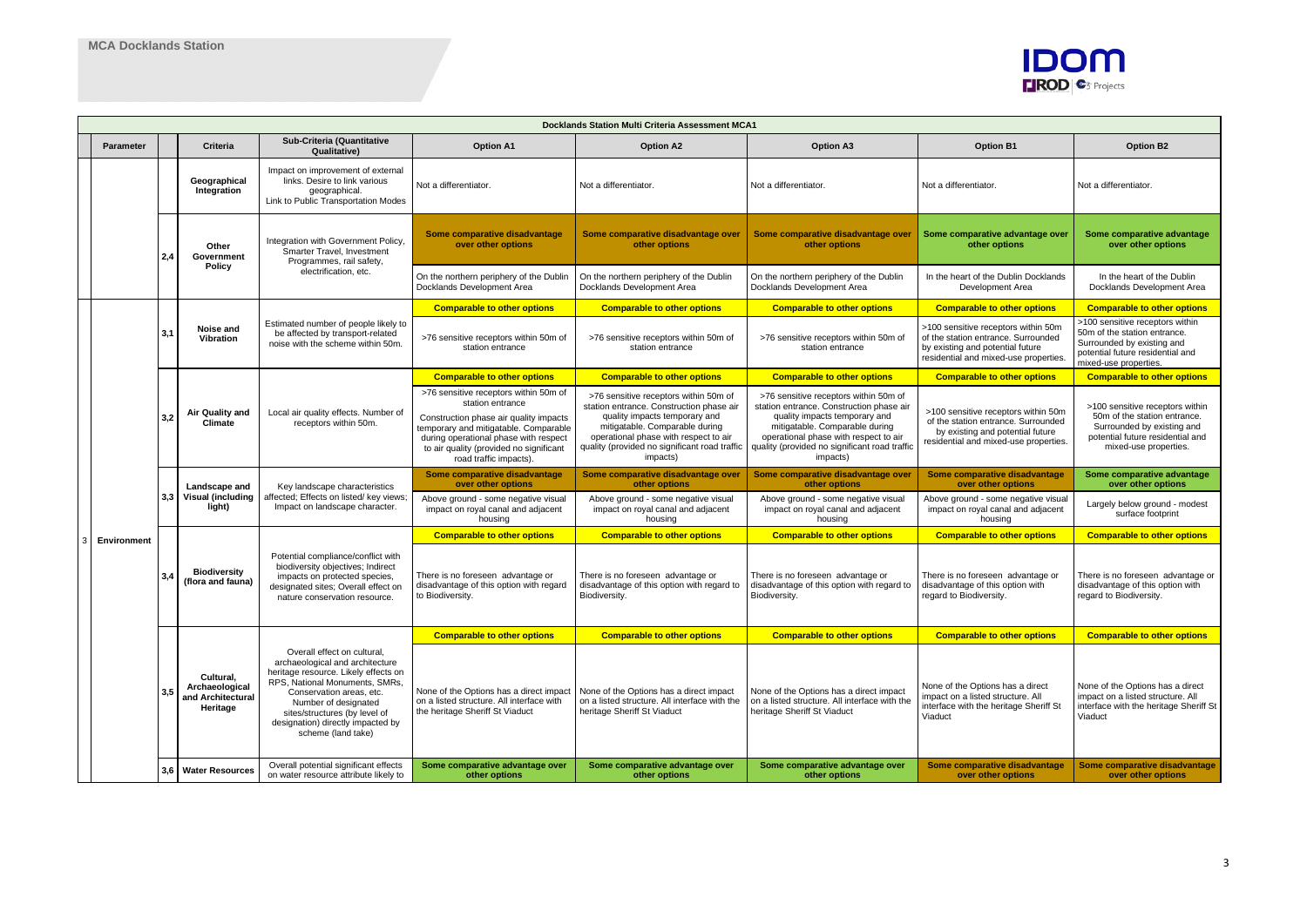| <b>Docklands Station Multi Criteria Assessment MCA1</b> |                                               |            |                                                   |                                                                                                                                                                                                                                                                                                                                                                                                                                       |                                                                                                                                                       |                                                                                                                                                       |                                                                                                                                                                                                                                                                                                                                                                                       |                                                                                                                                                                                                                                                                                                                                                                     |                                                                                                                                                                                                                                                                                                                                                                        |
|---------------------------------------------------------|-----------------------------------------------|------------|---------------------------------------------------|---------------------------------------------------------------------------------------------------------------------------------------------------------------------------------------------------------------------------------------------------------------------------------------------------------------------------------------------------------------------------------------------------------------------------------------|-------------------------------------------------------------------------------------------------------------------------------------------------------|-------------------------------------------------------------------------------------------------------------------------------------------------------|---------------------------------------------------------------------------------------------------------------------------------------------------------------------------------------------------------------------------------------------------------------------------------------------------------------------------------------------------------------------------------------|---------------------------------------------------------------------------------------------------------------------------------------------------------------------------------------------------------------------------------------------------------------------------------------------------------------------------------------------------------------------|------------------------------------------------------------------------------------------------------------------------------------------------------------------------------------------------------------------------------------------------------------------------------------------------------------------------------------------------------------------------|
|                                                         | <b>Parameter</b>                              |            | <b>Criteria</b>                                   | Sub-Criteria (Quantitative<br><b>Qualitative)</b>                                                                                                                                                                                                                                                                                                                                                                                     | <b>Option A1</b>                                                                                                                                      | <b>Option A2</b>                                                                                                                                      | <b>Option A3</b>                                                                                                                                                                                                                                                                                                                                                                      | <b>Option B1</b>                                                                                                                                                                                                                                                                                                                                                    | <b>Option B2</b>                                                                                                                                                                                                                                                                                                                                                       |
|                                                         |                                               |            |                                                   | be affected during construction and<br>operation.                                                                                                                                                                                                                                                                                                                                                                                     | Proposed site identified as liable to<br>flood in the 1 in 100 year areas<br>(Source: DCC County Development<br>Plan Strategic Flood Risk Assessment) | Proposed site identified as liable to flood<br>in the 1 in 100 year areas (Source: DCC<br>County Development Plan Strategic<br>Flood Risk Assessment) | Proposed site identified as liable to flood<br>in the 1 in 100 year areas (Source: DCC<br>County Development Plan Strategic<br>Flood Risk Assessment)                                                                                                                                                                                                                                 | Proposed site identified as liable to<br>flood in the 1 in 100 year areas<br>(Source: DCC County Development<br>Plan Strategic Flood Risk<br>Assessment). Major excavations will<br>be required, therefore a potential<br>direct impact on water resource. Due<br>to the major civil works required<br>compared to Option B1, it has a<br>comparative disadvantage. | Proposed site identified as liable to<br>flood in the 1 in 100 year areas<br>(Source: DCC County Development<br>Plan Strategic Flood Risk<br>Assessment). Major excavations<br>will be required, therefore a<br>potential direct impact on water<br>resource. Due to the major civil<br>works required compared to Option<br>B1, it has a comparative<br>disadvantage. |
|                                                         |                                               |            |                                                   |                                                                                                                                                                                                                                                                                                                                                                                                                                       | Some comparative advantage over<br>other options                                                                                                      | Some comparative advantage over<br>other options                                                                                                      | Some comparative advantage over<br>other options                                                                                                                                                                                                                                                                                                                                      | Some comparative disadvantage<br>over other options                                                                                                                                                                                                                                                                                                                 | Some comparative disadvantage<br>over other options                                                                                                                                                                                                                                                                                                                    |
|                                                         |                                               | 3.7        | <b>Agriculture and</b><br><b>Non-Agricultural</b> | Overall impact on land take &<br>property. Number of properties to be<br>impacted/acquired. Likely temporary<br>or permanent severance effects, etc.                                                                                                                                                                                                                                                                                  | Site is owned by CIÉ                                                                                                                                  | Site is owned by CIÉ                                                                                                                                  | Site is owned by CIÉ                                                                                                                                                                                                                                                                                                                                                                  | Site is mainly owned by CIÉ. The<br>unhatched area to the north-east of<br>the Docklands Option B plot is a land<br>parcel still in the ownership of<br>Spencer Dock Development<br>Company Limited, previously<br>acquired from Green Sunrise Waste<br>management.                                                                                                 | Site is mainly owned by CIÉ. The<br>unhatched area to the north-east of<br>the Docklands Option B plot is a<br>land parcel still in the ownership of<br>Spencer Dock Development<br>Company Limited, previously<br>acquired from Green Sunrise<br>Waste management.                                                                                                    |
|                                                         |                                               |            |                                                   | Soils and Geology and likely impact<br>on geological resources based on<br>preliminary/likely construction details.<br>% of soil resources to be<br>developed/removed. Existing<br>information relating to potential to<br>encounter contaminated land. High-<br>level assessment based on the likely<br>structures/ works required and the<br>potential for ground contamination<br>due to historic landfills, pits and<br>quarries. | Some comparative advantage over<br>other options                                                                                                      | Some comparative advantage over<br>other options                                                                                                      | Some comparative advantage over<br>other options                                                                                                                                                                                                                                                                                                                                      | Some comparative disadvantage<br>over other options                                                                                                                                                                                                                                                                                                                 | Some comparative disadvantage<br>over other options                                                                                                                                                                                                                                                                                                                    |
|                                                         |                                               | 3.8        | Geology and<br>Soils (including<br>Waste)         |                                                                                                                                                                                                                                                                                                                                                                                                                                       | The proposed works would be largely at<br>grade                                                                                                       | The proposed works would be largely at<br>grade                                                                                                       | The proposed works would be largely at<br>grade                                                                                                                                                                                                                                                                                                                                       | Excavation is reduced in comparison<br>to Option B2.                                                                                                                                                                                                                                                                                                                | Major civil works and excavations<br>will be required, therefore has a<br>comparative disadvantage.                                                                                                                                                                                                                                                                    |
|                                                         |                                               |            | <b>Radiation and</b>                              | Overall likely impact on existing                                                                                                                                                                                                                                                                                                                                                                                                     | <b>Comparable to other options</b>                                                                                                                    | <b>Comparable to other options</b>                                                                                                                    | <b>Comparable to other options</b>                                                                                                                                                                                                                                                                                                                                                    | <b>Comparable to other options</b>                                                                                                                                                                                                                                                                                                                                  | <b>Comparable to other options</b>                                                                                                                                                                                                                                                                                                                                     |
|                                                         |                                               | 3.9        | <b>Stray Current</b>                              | sources of electromagnetic radiation.                                                                                                                                                                                                                                                                                                                                                                                                 | Not a differentiator.                                                                                                                                 | Not a differentiator.                                                                                                                                 | Not a differentiator.                                                                                                                                                                                                                                                                                                                                                                 | Not a differentiator.                                                                                                                                                                                                                                                                                                                                               | Not a differentiator.                                                                                                                                                                                                                                                                                                                                                  |
|                                                         |                                               |            |                                                   | Impacts on low-income groups, non-                                                                                                                                                                                                                                                                                                                                                                                                    | Some comparative disadvantage<br>over other options                                                                                                   | Some comparative disadvantage over<br>other options                                                                                                   | Some comparative disadvantage over<br>other options                                                                                                                                                                                                                                                                                                                                   | Some comparative advantage over<br>other options                                                                                                                                                                                                                                                                                                                    | Some comparative advantage<br>over other options                                                                                                                                                                                                                                                                                                                       |
|                                                         | <b>Accessibility</b><br>& Social<br>inclusion | -4.1       | Impact on<br>Vulnerable<br><b>Groups</b>          | car owners, people with a disability.<br>Quantification of increased service<br>levels to these groups; Quantification<br>of infrastructure and rolling stock<br>improvements aimed at these<br>groups; distribution of consumers<br>surplus                                                                                                                                                                                          | The passengers would need to walk<br>400 metres to change the means of<br>transport, which has an impact on the<br>accessibility of the station.      | The passengers would need to walk 300<br>metres to change the means of transport,<br>which has an impact on the accessibility<br>of the station.      | The passengers would need to walk 300<br>metres to change the means of transport,<br>which has an impact on the accessibility<br>of the station. However, this solution<br>provides the possibility of the future<br>construction of a pedestrian and cycling<br>route that would connect with the East<br>Wall neighbourhood, which would<br>improve the mobility of non-car owners. | The passengers would need to walk<br>125 metres to change the means of<br>transport. Options B1 is close to the<br>Luas Station, they are superior to<br>Options A1 and A2, marginally<br>superior to Option A3                                                                                                                                                     | Option B2 is immediately adjacent<br>to the Luas Station, It is superior to<br>Option A1 and marginally superior<br>to Option A2, A3 and B1                                                                                                                                                                                                                            |
|                                                         |                                               |            |                                                   |                                                                                                                                                                                                                                                                                                                                                                                                                                       | <b>Comparable to other options</b>                                                                                                                    | <b>Comparable to other options</b>                                                                                                                    | <b>Comparable to other options</b>                                                                                                                                                                                                                                                                                                                                                    | <b>Comparable to other options</b>                                                                                                                                                                                                                                                                                                                                  | <b>Comparable to other options</b>                                                                                                                                                                                                                                                                                                                                     |
|                                                         |                                               | 4.2<br>4,3 | <b>Stations</b><br><b>Accessibility</b>           | Quantification of increased service<br>levels to the vulnerable groups.                                                                                                                                                                                                                                                                                                                                                               | All solutions will be designed to ensure<br>accessibility for vulnerable groups                                                                       | All solutions will be designed to ensure<br>accessibility for vulnerable groups                                                                       | All solutions will be designed to ensure<br>accessibility for vulnerable groups                                                                                                                                                                                                                                                                                                       | All solutions will be designed to<br>ensure accessibility for vulnerable<br>groups                                                                                                                                                                                                                                                                                  | All solutions will be designed to<br>ensure accessibility for vulnerable<br>groups                                                                                                                                                                                                                                                                                     |
|                                                         |                                               |            | <b>Social Inclusion</b>                           |                                                                                                                                                                                                                                                                                                                                                                                                                                       | Some comparative disadvantage<br>over other options                                                                                                   | Some comparative disadvantage over<br>other options                                                                                                   | Some comparative advantage over<br>other options                                                                                                                                                                                                                                                                                                                                      | Some comparative advantage over<br>other options                                                                                                                                                                                                                                                                                                                    | Some comparative advantage<br>over other options                                                                                                                                                                                                                                                                                                                       |

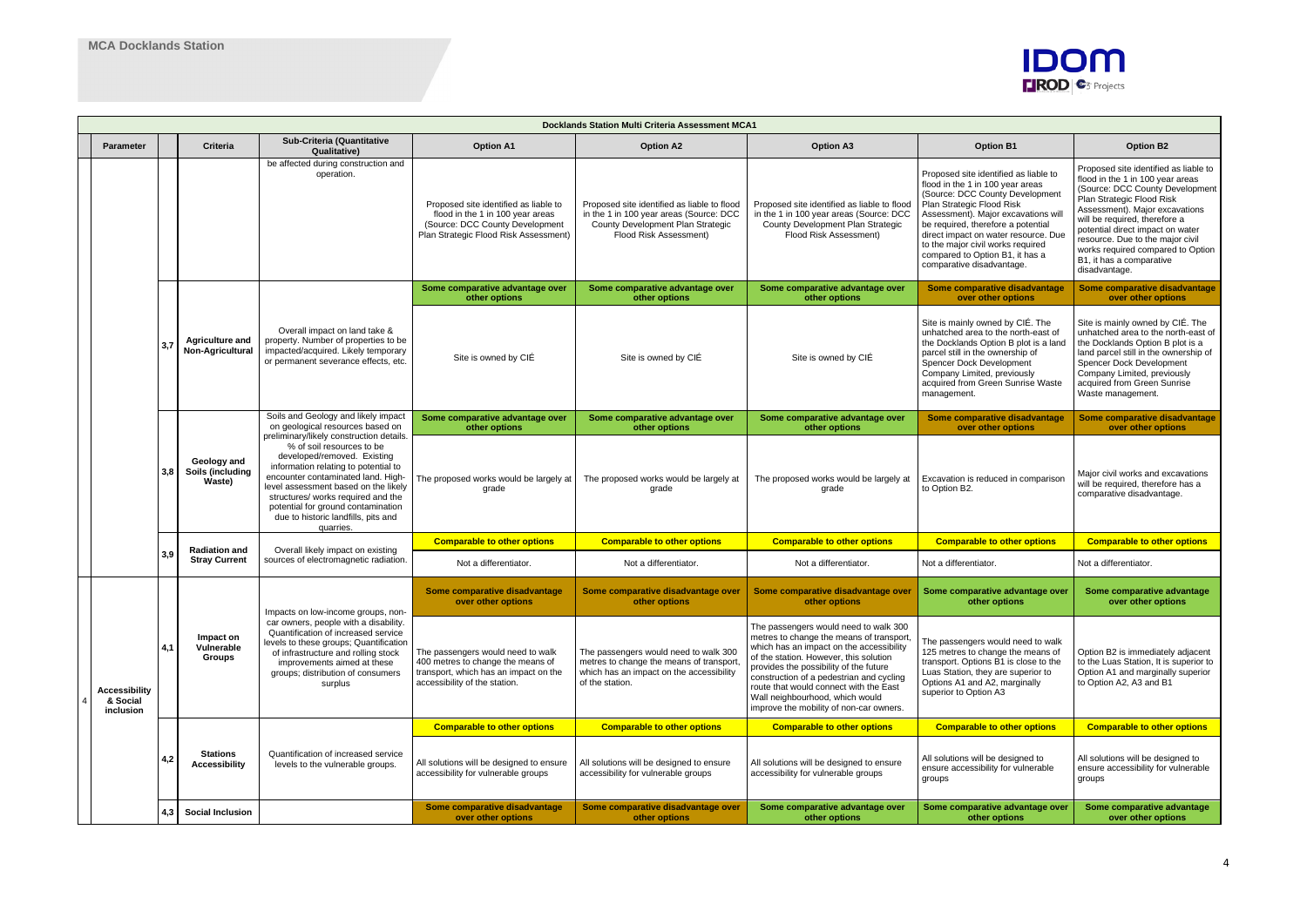|  |                                    | <b>Docklands Station Multi Criteria Assessment MCA1</b> |                                                                     |                                                                                                                                                                                |                                                                                                                                                  |                                                                                                                                                                                                                                                                                       |                                                                                                                                                                                                                                                                                                                                                                                                                                                           |                                                                                                                                                                                                                 |                                                                                                                                             |  |  |
|--|------------------------------------|---------------------------------------------------------|---------------------------------------------------------------------|--------------------------------------------------------------------------------------------------------------------------------------------------------------------------------|--------------------------------------------------------------------------------------------------------------------------------------------------|---------------------------------------------------------------------------------------------------------------------------------------------------------------------------------------------------------------------------------------------------------------------------------------|-----------------------------------------------------------------------------------------------------------------------------------------------------------------------------------------------------------------------------------------------------------------------------------------------------------------------------------------------------------------------------------------------------------------------------------------------------------|-----------------------------------------------------------------------------------------------------------------------------------------------------------------------------------------------------------------|---------------------------------------------------------------------------------------------------------------------------------------------|--|--|
|  | <b>Parameter</b>                   |                                                         | <b>Criteria</b>                                                     | <b>Sub-Criteria (Quantitative</b><br><b>Qualitative)</b>                                                                                                                       | <b>Option A1</b>                                                                                                                                 | <b>Option A2</b>                                                                                                                                                                                                                                                                      | <b>Option A3</b>                                                                                                                                                                                                                                                                                                                                                                                                                                          | <b>Option B1</b>                                                                                                                                                                                                | <b>Option B2</b>                                                                                                                            |  |  |
|  |                                    |                                                         |                                                                     | Quantification of service levels<br>impacts including severance to all<br>groups                                                                                               | The passengers would need to walk<br>400 metres to change the means of<br>transport, which has an impact on the<br>accessibility of the station. | In this solution, the passengers would<br>need to walk 300 metres to change the<br>means of transport, which has an impact<br>on the accessibility of the station.                                                                                                                    | Options B1 and B2 are adjacent to the<br>Luas Station, they are superior to Options<br>A1 and A2, marginally superior to Option<br>A3.<br>The possibility of providing a new<br>pedestrian bridge which allows the<br>connection of East Wall neighbourhood<br>would be a great benefit for this area                                                                                                                                                     | The passengers would need to walk<br>125 metres to change the means of<br>transport. Options B1 is close to the<br>Luas Station, they are superior to<br>Options A1 and A2, marginally<br>superior to Option A3 | Option B2 is immediately adjacent<br>to the Luas Station, It is superior to<br>Option A1 and marginally superior<br>to Option A2, A3 and B1 |  |  |
|  |                                    |                                                         |                                                                     |                                                                                                                                                                                | <b>Comparable to other options</b>                                                                                                               | <b>Comparable to other options</b>                                                                                                                                                                                                                                                    | <b>Comparable to other options</b>                                                                                                                                                                                                                                                                                                                                                                                                                        | <b>Comparable to other options</b>                                                                                                                                                                              | <b>Comparable to other options</b>                                                                                                          |  |  |
|  |                                    | 5,1                                                     | <b>Rail Safety</b>                                                  | Safety for Rail users                                                                                                                                                          | Station options are equally safe for<br>users                                                                                                    | Station options are equally safe for users                                                                                                                                                                                                                                            | Station options are equally safe for users                                                                                                                                                                                                                                                                                                                                                                                                                | Station options are equally safe for<br>users.                                                                                                                                                                  | Station options are equally safe for<br>users.                                                                                              |  |  |
|  |                                    |                                                         |                                                                     | Quality of Access for these road                                                                                                                                               | <b>Comparable to other options</b>                                                                                                               | <b>Comparable to other options</b>                                                                                                                                                                                                                                                    | <b>Comparable to other options</b>                                                                                                                                                                                                                                                                                                                                                                                                                        | <b>Comparable to other options</b>                                                                                                                                                                              | <b>Comparable to other options</b>                                                                                                          |  |  |
|  | Safety                             | 5,2                                                     | <b>Vehicular Traffic</b><br>Safety                                  | users, lengths of diversions, removal<br>of interface with rail and other modes<br>of transport                                                                                | Adjacent roads are not affected by the<br>station works construction                                                                             | Adjacent roads are not affected by the<br>station works construction                                                                                                                                                                                                                  | Adjacent roads are not affected by the<br>station works construction                                                                                                                                                                                                                                                                                                                                                                                      | Sheriff Street Upper will be affected<br>by the station works construction.                                                                                                                                     | Sheriff Street Upper will be affected<br>by the station works construction.                                                                 |  |  |
|  |                                    |                                                         |                                                                     |                                                                                                                                                                                | Some comparative disadvantage<br>over other options                                                                                              | Some comparative disadvantage over<br>other options                                                                                                                                                                                                                                   | Some comparative advantage over<br>other options                                                                                                                                                                                                                                                                                                                                                                                                          | Some comparative advantage over<br>other options                                                                                                                                                                | Some comparative advantage<br>over other options                                                                                            |  |  |
|  |                                    | 5.3                                                     | Pedestrian.<br><b>Cyclist and</b><br>Vulnerable Road<br>user Safety | Quality of Access for these road<br>users, removal of interfaces                                                                                                               | A1 solution does not offer any<br>enhancement to the current station in<br>terms of safety.                                                      | This option offers the opportunity of<br>creating a porched commercial boulevard<br>between the station and Spencer Dock<br>LUAS station, increasing the quality of the<br>pedestrian experience in the area.<br>including the regeneration of the Sheriff<br>Street Upper underpass. | This option offers the opportunity of<br>creating a porched commercial boulevard<br>between the station and Spencer Dock<br>LUAS station, increasing the quality of the<br>pedestrian experience in the area,<br>including the regeneration of the Sheriff<br>Street Upper underpass. Besides, the<br>possibility of the future construction of a<br>pedestrian and cyclist route would<br>provide a connection between East Wall<br>and the City Centre. | Options B1 and B2 offer better quality<br>of access as the deposit customers<br>central to the development zone                                                                                                 | Options B1 and B2 offer better<br>quality of access as the deposit<br>customers central to the<br>development zone                          |  |  |
|  |                                    |                                                         |                                                                     |                                                                                                                                                                                | <b>Comparable to other options</b>                                                                                                               | <b>Comparable to other options</b>                                                                                                                                                                                                                                                    | <b>Comparable to other options</b>                                                                                                                                                                                                                                                                                                                                                                                                                        | <b>Comparable to other options</b>                                                                                                                                                                              | <b>Comparable to other options</b>                                                                                                          |  |  |
|  |                                    | 6,1                                                     | <b>Connectivity to</b><br>adjoining cycling<br>facilities           | Analysis of the extent that the<br>scheme connects with cycle tracks                                                                                                           | This option benefits from the adjacent<br>dedicated cycle routes and the<br>presence of attractive walking routes<br>along the canal.            | This option does not have adjoining cycle<br>routes.                                                                                                                                                                                                                                  | This option offers the opportunity of<br>creating a new pedestrian and cyclist<br>route to connect East Wall<br>neighbourhood.                                                                                                                                                                                                                                                                                                                            | This option benefits from the adjacent<br>dedicated cycle routes and the<br>presence of attractive walking routes<br>in the DDDA.                                                                               | This option benefits from the<br>adjacent dedicated cycle routes<br>and the presence of attractive<br>walking routes in the DDDA.           |  |  |
|  | <b>Physical</b><br><b>Activity</b> |                                                         |                                                                     |                                                                                                                                                                                | <b>Comparable to other options</b>                                                                                                               | <b>Comparable to other options</b>                                                                                                                                                                                                                                                    | <b>Comparable to other options</b>                                                                                                                                                                                                                                                                                                                                                                                                                        | <b>Comparable to other options</b>                                                                                                                                                                              | <b>Comparable to other options</b>                                                                                                          |  |  |
|  |                                    | 6.2                                                     | Permeability and<br>local connectivity<br>opportunity               | Journey Time and lengths of<br>diversions for active modes and<br>numbers affected. Analysis of the<br>connectivity with green areas/key<br>attractions related to active mode | Current station location is closer to<br>Royal Canal amenities.                                                                                  | This location is further to Royal Canal<br>amenities.<br>An improvement in the local connection is<br>not offered.                                                                                                                                                                    | This option offers the opportunity of<br>creating a new pedestrian and cyclist<br>route to connect East Wall<br>neighbourhood.                                                                                                                                                                                                                                                                                                                            | Current station location offers good<br>connection to Royal Canal and Liffey<br>amenities.                                                                                                                      | Current station location offers good<br>connection to Royal Canal and<br>Liffey amenities.                                                  |  |  |

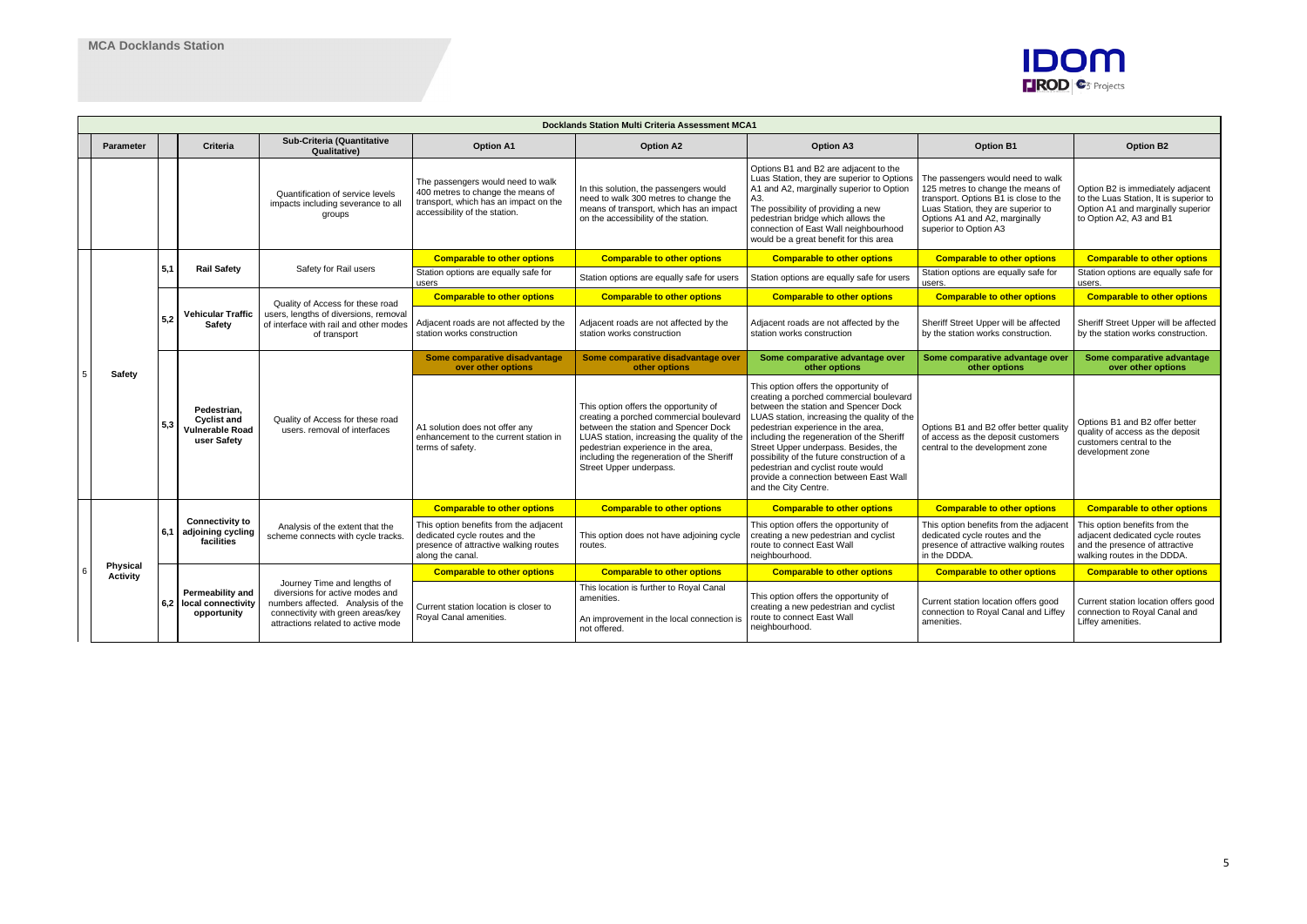|                                                       | <b>MCA 1 SUMMARY DOCKLANDS STATION</b>                                                                                                                                                                                                                                                                                                                                                                                                                                                               |                                                                      |                                                               |                                                                      |                                                               |                                                                      |  |  |  |  |  |
|-------------------------------------------------------|------------------------------------------------------------------------------------------------------------------------------------------------------------------------------------------------------------------------------------------------------------------------------------------------------------------------------------------------------------------------------------------------------------------------------------------------------------------------------------------------------|----------------------------------------------------------------------|---------------------------------------------------------------|----------------------------------------------------------------------|---------------------------------------------------------------|----------------------------------------------------------------------|--|--|--|--|--|
| <b>Parameter</b>                                      |                                                                                                                                                                                                                                                                                                                                                                                                                                                                                                      | <b>Option A1</b>                                                     | <b>Option A2</b>                                              | <b>Option A3</b>                                                     | <b>Option B1</b>                                              | <b>Option B2</b>                                                     |  |  |  |  |  |
| Economy                                               | Option A1 is the most desirable in terms of initial budget needed for the station. The construction cost estimation of options<br>A2 and A3 will be around 25% higher than for A1. (See Appendix 2).<br>Options on Site A have a better maintenance profile due to pumped drainage systems associated with Options on Site B                                                                                                                                                                         | <b>Significant</b><br>comparative<br>advantage over other<br>options | Some comparative<br>advantage over other<br>options           | <b>Significant</b><br>comparative<br>advantage over other<br>options | Significant comparative<br>disadvantage over<br>other options | <b>Significant comparative</b><br>disadvantage over<br>other options |  |  |  |  |  |
| Integration                                           | Option A1 performs poorly in terms of integration as it is 400 metres away from the LUAS station. The other options on Site A<br>are marginally closer.<br>Option A3 enhances Option A2 in terms of integration, providing the possibility of linking the station with East Wall<br>neighbourhood with a pedestrian and cycle route. This option provides the Dublin City Council with a solution to remove the<br>existing barrier as per the spirit of the Dublin Docklands Area Master Plan 2008. | <b>Some comparative</b><br>disadvantage over<br>other options        | <b>Some comparative</b><br>disadvantage over<br>other options | <b>Some comparative</b><br>disadvantage over<br>other options        | <b>Some comparative</b><br>disadvantage over<br>other options | Some comparative<br>advantage over other<br>options                  |  |  |  |  |  |
| <b>Environment</b>                                    | The three options are comparable in terms of the environmental parameter.                                                                                                                                                                                                                                                                                                                                                                                                                            | Some comparative<br>advantage over other<br>options                  | Some comparative<br>advantage over other<br>options           | Some comparative<br>advantage over other<br>options                  | <b>Some comparative</b><br>disadvantage over<br>other options | <b>Some comparative</b><br>disadvantage over<br>other options        |  |  |  |  |  |
| <b>Accessibility &amp;</b><br><b>Social inclusion</b> | In terms of Accessibility, Options A1 is the less favourable due to its 400 metres distance to Spencer Dock LUAS station,<br>affecting the interconnectivity with the City Centre. Option A3 has a significative advantage over other options in terms of<br>Social inclusion due to the possibility of the future construction of a pedestrian and cycle bridge that would remove the barrier<br>between East Wall neighbourhood and the City Centre.                                               | <b>Some comparative</b><br>disadvantage over<br>other options        | <b>Some comparative</b><br>disadvantage over<br>other options | <b>Some comparative</b><br>disadvantage over<br>other options        | Some comparative<br>advantage over other<br>options           | Some comparative<br>advantage over other<br>options                  |  |  |  |  |  |
| Safety                                                | Options A2 and A3 improve passenger safety by including the possibility of a pedestrian boulevard and regenerating the<br>underpass of Sheriff Street Upper. Option A3 enhances the Option A2, including the possibility of a future cyclist and<br>pedestrian route between East Wall and the City Centre, providing quality and safe access for these users.                                                                                                                                       | <b>Some comparative</b><br>disadvantage over<br>other options        | <b>Some comparative</b><br>disadvantage over<br>other options | Some comparative<br>advantage over other<br>options                  | Some comparative<br>advantage over other<br>options           | Some comparative<br>advantage over other<br>options                  |  |  |  |  |  |
| <b>Physical Activity</b>                              | Option A1 benefits from the adjacent dedicated cycle routes and the presence of attractive walking routes along the canal.<br>Nevertheless, Option A3 offers the opportunity of improving the cycle route network and local connection by creating the<br>possibility of providing a new pedestrian and cyclist route linking East Wall neighbourhood, which means a significative<br>advantage over the others.                                                                                     | <b>Comparable to other</b><br>options                                | <b>Comparable to other</b><br><b>options</b>                  | <b>Comparable to other</b><br>options                                | <b>Comparable to other</b><br><b>options</b>                  | <b>Comparable to other</b><br><b>options</b>                         |  |  |  |  |  |
|                                                       | <b>Progress Option to MCA2?</b>                                                                                                                                                                                                                                                                                                                                                                                                                                                                      | <b>Yes</b>                                                           | No                                                            | <b>Yes</b>                                                           | No.                                                           | <b>Yes</b>                                                           |  |  |  |  |  |

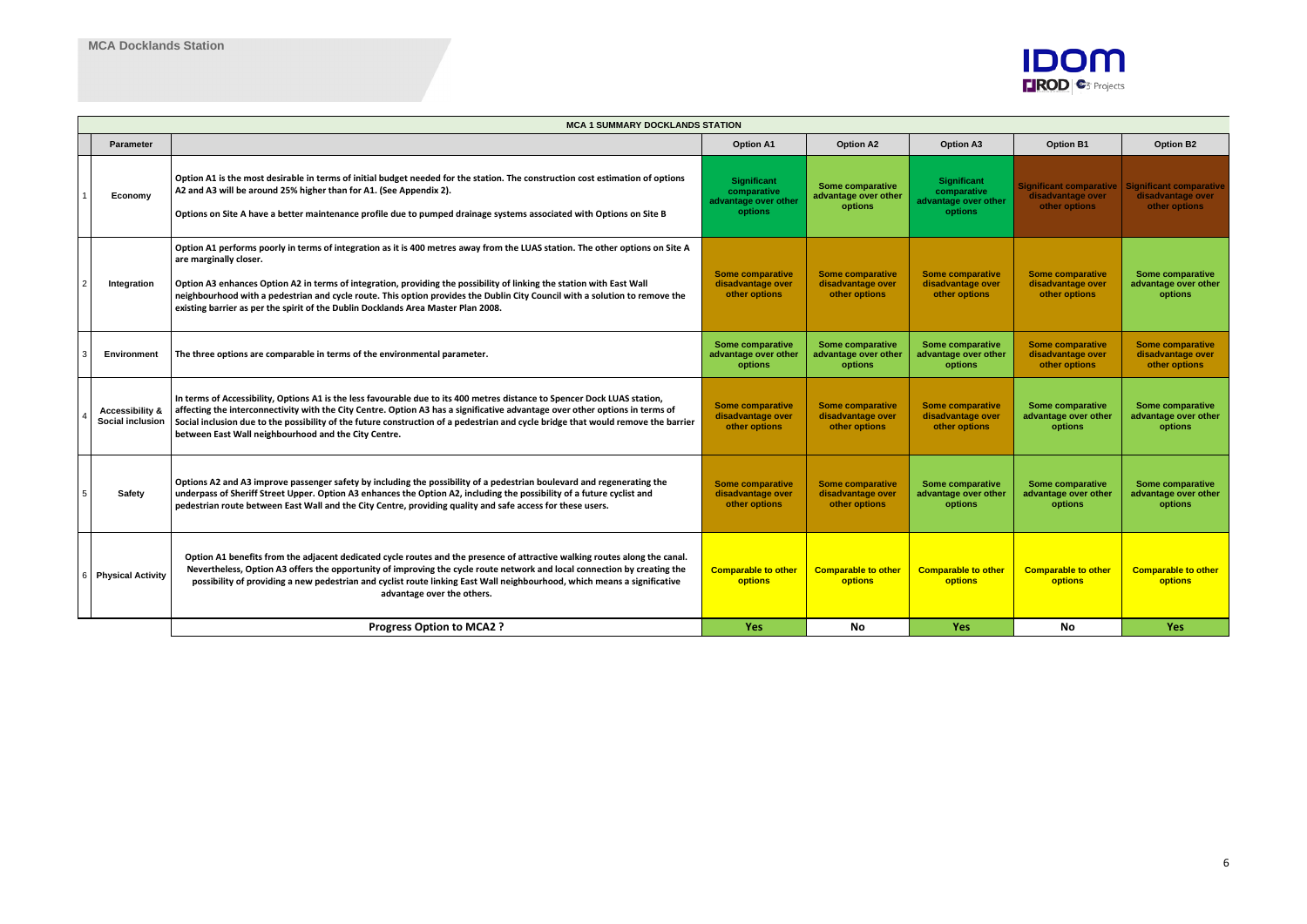## **MCA 2 DOCKLANDS STATION**

| <b>Docklands Station Multi Criteria Assessment MCA2</b> |                  |     |                                                              |                                                                                                          |                                                                                                                                                                                                                                  |                                                                                                                                                                                                              |                                                                                                                                                                                                           |  |
|---------------------------------------------------------|------------------|-----|--------------------------------------------------------------|----------------------------------------------------------------------------------------------------------|----------------------------------------------------------------------------------------------------------------------------------------------------------------------------------------------------------------------------------|--------------------------------------------------------------------------------------------------------------------------------------------------------------------------------------------------------------|-----------------------------------------------------------------------------------------------------------------------------------------------------------------------------------------------------------|--|
|                                                         | <b>Parameter</b> |     | Criteria                                                     | Sub-Criteria (Quantitative Qualitative)                                                                  | <b>Option A1</b>                                                                                                                                                                                                                 | <b>Option A3</b>                                                                                                                                                                                             | <b>Option B2</b>                                                                                                                                                                                          |  |
|                                                         |                  |     |                                                              |                                                                                                          | Significant comparative advantage over other options                                                                                                                                                                             | Some comparative advantage over other options                                                                                                                                                                | <b>Significant comparative disad</b><br>options                                                                                                                                                           |  |
|                                                         |                  |     |                                                              |                                                                                                          | Enlargement of the current station to accommodate four<br>new platforms. It also needs to be extended northwards.<br>Two facades and part of the roof need to be demolished.                                                     | Construction of a new station.                                                                                                                                                                               | The platforms of the station are cor<br>allow a better alignment. The const<br>of Option B2 i.e. approximately the<br>than for A3 due to the excavation a                                                 |  |
|                                                         |                  |     | <b>Construction and</b><br><b>Land Cost</b>                  |                                                                                                          | Construction of four new platforms.                                                                                                                                                                                              | Construction of five new platforms.                                                                                                                                                                          | Construction of four new platforms.                                                                                                                                                                       |  |
|                                                         |                  | 1.1 |                                                              | Assessment of cost of construction of option, land costs,<br>acquisition costs and temporary works       | No Diamond Crossing Associated with this option                                                                                                                                                                                  | No Diamond Crossing Associated with this option                                                                                                                                                              | <b>Fixed Diamond Crossing Associate</b>                                                                                                                                                                   |  |
|                                                         |                  |     |                                                              |                                                                                                          | No land acquisition required for this option                                                                                                                                                                                     | No land acquisition required for this option                                                                                                                                                                 | Relocation of ESB Substation and 9<br>Building Required for this Option<br>Retaining Walls needed to 4m heig<br>400m<br>Land acquisition costs are high<br>increased drainage and earthworks<br>Option B2 |  |
|                                                         |                  |     |                                                              |                                                                                                          | Some comparative advantage over other options                                                                                                                                                                                    | Some comparative advantage over other options                                                                                                                                                                | Some comparative disadvanta                                                                                                                                                                               |  |
|                                                         |                  | 1,2 | Long Term<br><b>Maintenance costs</b>                        | Maintenance and reinvestments,                                                                           | Constructed at grade, consequently maintenance more<br>straightforward than for Options on Site B                                                                                                                                | Constructed at grade, consequently maintenance more<br>straightforward than for Option B2                                                                                                                    | Maintenance of pumped drainage s<br>elements requiring inspection and r                                                                                                                                   |  |
|                                                         | Economy          |     |                                                              |                                                                                                          | Some comparative disadvantage over other options                                                                                                                                                                                 | Some comparative disadvantage over other options                                                                                                                                                             | Some comparative advantage                                                                                                                                                                                |  |
|                                                         |                  | 1,3 | <b>Train Operation</b><br>Functionality<br>/economic benefit | Benefits to train operation through operation flexibility.                                               | Interconnect the MGWR, GSWR and Northern Lines, fully<br>complying with operational requirements.<br>There is less space between station and Newcomen<br>Junction to hold trains than there is for Options B1 and B2             | Interconnect the MGWR, GSWR and Northern Lines, fully<br>complying with operational requirements.<br>There is less space between station and Newcomen<br>Junction to hold trains than there is for Option B2 | Interconnect the MGWR, GSWR ar<br>complying with operational requirer<br>There is more space between station<br>Junction to hold trains than there is                                                     |  |
|                                                         |                  |     |                                                              |                                                                                                          | <b>Comparable to other options</b>                                                                                                                                                                                               | <b>Comparable to other options</b>                                                                                                                                                                           | <b>Comparable to other</b>                                                                                                                                                                                |  |
|                                                         |                  |     |                                                              | 1,4   Passenger Demand   Comparative Demand Profiles associated with the options                         | Options B1 and B2 are located within the Docklands<br>development area and in immediate proximity to Luas. They area and in immediate proximity to Luas. It will<br>will consequently perform slightly better than other options | Option B2 is located within the Docklands development<br>consequently perform slightly better than site A3.                                                                                                  | Option B2 is located within the Doc<br>area and in immediate proximity to<br>consequently perform slightly bette                                                                                          |  |
|                                                         |                  |     |                                                              |                                                                                                          | Some comparative disadvantage over other options                                                                                                                                                                                 | Some comparative disadvantage over other options                                                                                                                                                             | Some comparative advantage                                                                                                                                                                                |  |
|                                                         |                  | 1,5 | Journey time<br>reduction<br>/economic benefit               | Benefits to passengers through journey time reduction                                                    | Set down location is better for Option B2                                                                                                                                                                                        | Set down location is better for Option B2                                                                                                                                                                    | Set down location is better for Option                                                                                                                                                                    |  |
|                                                         | Integration      | 2,1 | Transport<br>Integration                                     | Impact on scope for and ease of interchange between<br>modes. Impact on the operation of other transport | Some comparative disadvantage over other options                                                                                                                                                                                 | Some comparative disadvantage over other options                                                                                                                                                             | Some comparative advantage                                                                                                                                                                                |  |



# **Significant comparative disadvantage over other options** The platforms of the station are constructed underground to allow a better alignment. The construction cost estimation of Option B2 i.e. approximately the double (100% higher) than for A3 due to the excavation and structures works. Construction of four new platforms. Fixed Diamond Crossing Associated with this option Relocation of ESB Substation and Signalling Equipment Building Required for this Option Retaining Walls needed to 4m height of approximately 400m Land acquisition costs are high increased drainage and earthworks costs associated with Option B2 **Some comparative disadvantage over other options** Maintenance of pumped drainage system; more structural elements requiring inspection and maintenance **Some comparative advantage over other options** Interconnect the MGWR, GSWR and Northern Lines, fully complying with operational requirements. There is more space between station and Newcomen Junction to hold trains than there is for Option A3 **Comparable to other options** Option B2 is located within the Docklands development area and in immediate proximity to Luas. It will consequently perform slightly better than site A3. **Some comparative advantage over other options** Set down location is better for Option B2

**Some comparative advantage over other options**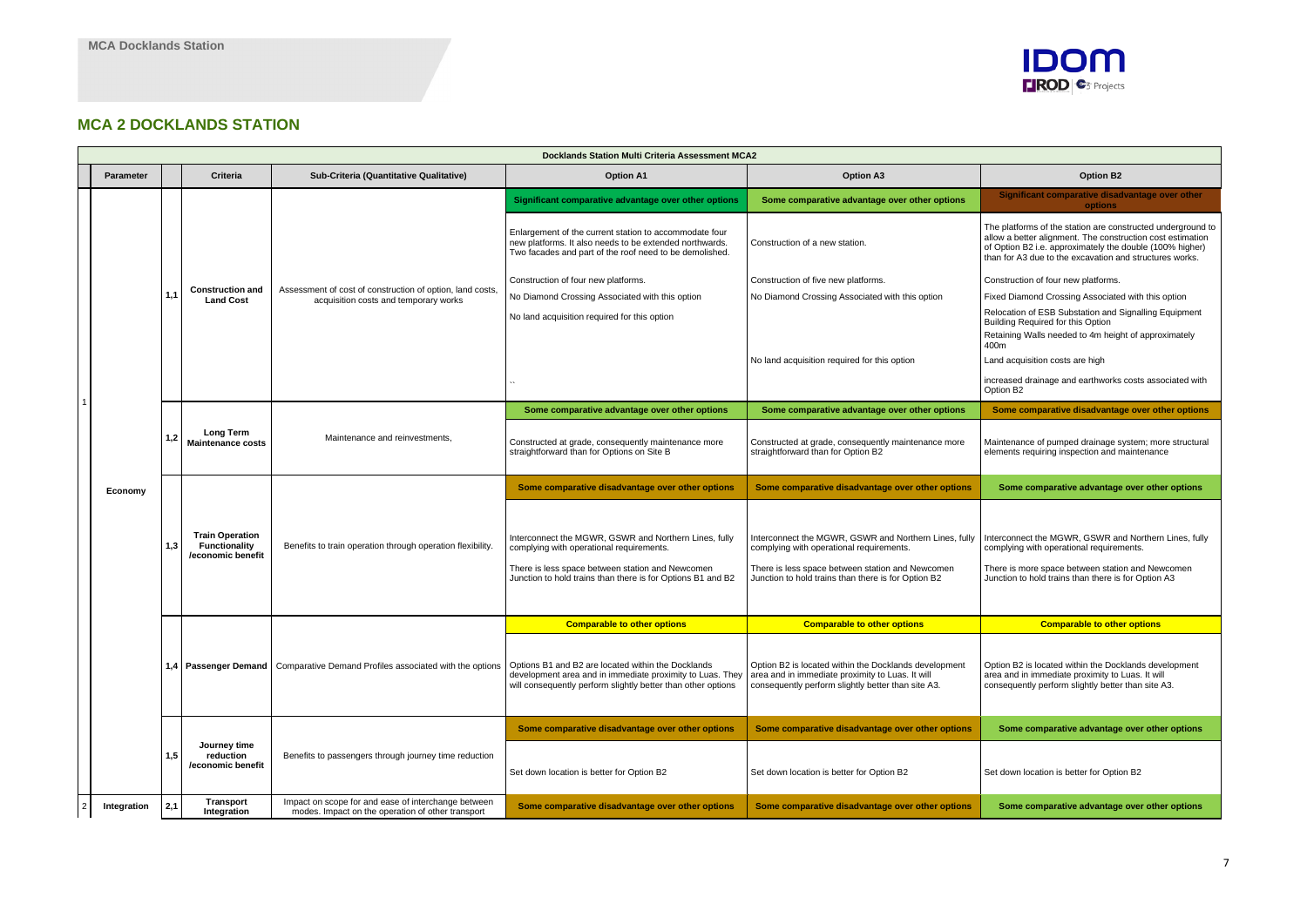|                    | <b>Docklands Station Multi Criteria Assessment MCA2</b> |                                          |                                                                                                                                                                                                                                                                         |                                                                                                                                                                                                                 |                                                                                                                                                                                                                   |                                                                                                                                                                                                                                                                                                                                                                                                                                                                                                                                                                                                                                                                                                                                                                                                      |  |  |  |  |
|--------------------|---------------------------------------------------------|------------------------------------------|-------------------------------------------------------------------------------------------------------------------------------------------------------------------------------------------------------------------------------------------------------------------------|-----------------------------------------------------------------------------------------------------------------------------------------------------------------------------------------------------------------|-------------------------------------------------------------------------------------------------------------------------------------------------------------------------------------------------------------------|------------------------------------------------------------------------------------------------------------------------------------------------------------------------------------------------------------------------------------------------------------------------------------------------------------------------------------------------------------------------------------------------------------------------------------------------------------------------------------------------------------------------------------------------------------------------------------------------------------------------------------------------------------------------------------------------------------------------------------------------------------------------------------------------------|--|--|--|--|
| <b>Parameter</b>   |                                                         | <b>Criteria</b>                          | Sub-Criteria (Quantitative Qualitative)                                                                                                                                                                                                                                 | <b>Option A1</b>                                                                                                                                                                                                | <b>Option A3</b>                                                                                                                                                                                                  | <b>Option B2</b>                                                                                                                                                                                                                                                                                                                                                                                                                                                                                                                                                                                                                                                                                                                                                                                     |  |  |  |  |
|                    |                                                         |                                          | services both during construction and in operation. New<br>interchange nodes and facilities; Reduced walking and<br>wait times associated with interchanges. Modal shift<br>figures during construction and operations. Changes to<br>journey times to transport nodes. | Intermodality between the DART station and Spencer Dock<br>LUAS station is not provided. The passengers would need<br>to walk 400 metres to change the means of transport.                                      | Intermodality between the DART station and Spencer<br>Dock LUAS station is not provided. The passengers<br>would need to walk 250 metres to change the means of<br>transport.                                     | Option B2 offer significantly enhanced interchangeability<br>between modes of transport than Option A3                                                                                                                                                                                                                                                                                                                                                                                                                                                                                                                                                                                                                                                                                               |  |  |  |  |
|                    |                                                         |                                          | Impact on land-use strategies and regional and local<br>plans. Assessment of support for land use factors local<br>land use and planning. Inclusion of project in relevant<br>local and regional planning documents.                                                    | <b>Comparable to other options</b>                                                                                                                                                                              | <b>Comparable to other options</b>                                                                                                                                                                                | <b>Comparable to other options</b>                                                                                                                                                                                                                                                                                                                                                                                                                                                                                                                                                                                                                                                                                                                                                                   |  |  |  |  |
|                    |                                                         |                                          |                                                                                                                                                                                                                                                                         |                                                                                                                                                                                                                 | The location falls within a site zoned as Z1 (residential<br>zoning) and is located outside of both the Strategic<br>Development Zones (SDZ) and the Strategic<br>Development and<br>Regeneration Areas (SDRA).   | The station would be part of the five city hubs proposed in<br>the North Lotts and Grand Canal Dock planning scheme,<br>thus creating commercial opportunities in a high-quality<br>public space in the centre of Docklands and, therefore,<br>attracting more passengers.                                                                                                                                                                                                                                                                                                                                                                                                                                                                                                                           |  |  |  |  |
|                    |                                                         | <b>Land Use</b><br>Integration           |                                                                                                                                                                                                                                                                         |                                                                                                                                                                                                                 |                                                                                                                                                                                                                   | The proposal is consistent with the existing planning<br>permission in place for the site.                                                                                                                                                                                                                                                                                                                                                                                                                                                                                                                                                                                                                                                                                                           |  |  |  |  |
|                    | 2,2                                                     |                                          |                                                                                                                                                                                                                                                                         | The location falls within a site zoned as Z1 (residential<br>zoning) and is located outside of both the Strategic<br>Development Zones (SDZ) and the Strategic Development<br>and<br>Regeneration Areas (SDRA). | It offers the possibility for future removal of the existing<br>barrier between the East Wall neighbourhood and the city<br>centre. Also, it follows the spirit of the Dublin Docklands<br>Area Master Plan 2008. | This option is located within both the North Lotts and Grand<br>Canal Dock SDZ and SDRA 6. The site is predominantly<br>zoned as Z14 (regeneration areas). The Z14 zoning<br>objective is "to seek the social, economic and physical<br>development and/or rejuvenation of an area with mixed us<br>of which residential and "Z6" would be predominant uses". It<br>is a key objective of the Dublin City Development Plan 2016<br>-2022 for development proposals on Z14 lands within<br>SDRA 6 to: Support sustainable transport initiatives which<br>facilitate pleasant, accessible and easy movement to, from<br>and<br>within the Docklands area, and Develop an integrated<br>transport strategy for the entire Docklands area and to pro-<br>actively promote sustainable<br>smarter travel. |  |  |  |  |
|                    |                                                         |                                          |                                                                                                                                                                                                                                                                         | <b>Comparable to other options</b>                                                                                                                                                                              | <b>Comparable to other options</b>                                                                                                                                                                                | <b>Comparable to other options</b>                                                                                                                                                                                                                                                                                                                                                                                                                                                                                                                                                                                                                                                                                                                                                                   |  |  |  |  |
|                    | 2,3                                                     | Geographical<br>Integration              | Impact on improvement of external links. Desire to link<br>various geographical.                                                                                                                                                                                        | Not a differentiator.                                                                                                                                                                                           | Not a differentiator.                                                                                                                                                                                             | Not a differentiator.                                                                                                                                                                                                                                                                                                                                                                                                                                                                                                                                                                                                                                                                                                                                                                                |  |  |  |  |
|                    |                                                         |                                          |                                                                                                                                                                                                                                                                         | Some comparative disadvantage over other options                                                                                                                                                                | Some comparative disadvantage over other options                                                                                                                                                                  | Some comparative advantage over other options                                                                                                                                                                                                                                                                                                                                                                                                                                                                                                                                                                                                                                                                                                                                                        |  |  |  |  |
|                    | 2,4                                                     | <b>Other Government</b><br><b>Policy</b> | Integration with Government Policy, Smarter Travel,<br>Investment Programmes, rail safety, electrification, etc.                                                                                                                                                        | On the northern periphery of the Dublin Docklands<br>Development Area                                                                                                                                           | On the northern periphery of the Dublin Docklands<br>Development Area                                                                                                                                             | In the heart of the Dublin Docklands Development Area                                                                                                                                                                                                                                                                                                                                                                                                                                                                                                                                                                                                                                                                                                                                                |  |  |  |  |
|                    |                                                         |                                          |                                                                                                                                                                                                                                                                         | <b>Comparable to other options</b>                                                                                                                                                                              | <b>Comparable to other options</b>                                                                                                                                                                                | <b>Comparable to other options</b>                                                                                                                                                                                                                                                                                                                                                                                                                                                                                                                                                                                                                                                                                                                                                                   |  |  |  |  |
| <b>Environment</b> | 3,1                                                     | Noise and<br>Vibration                   | Estimated number of people likely to be affected by<br>transport-related noise with the scheme within 50m.                                                                                                                                                              | >76 sensitive receptors within 50m of station entrance                                                                                                                                                          | >76 sensitive receptors within 50m of station entrance                                                                                                                                                            | >100 sensitive receptors within 50m of the station entrance.<br>Surrounded by existing and potential future residential and<br>mixed-use properties.                                                                                                                                                                                                                                                                                                                                                                                                                                                                                                                                                                                                                                                 |  |  |  |  |
|                    | 3,2                                                     | <b>Air Quality and</b>                   | Local air quality effects. Number of receptors within 50m.                                                                                                                                                                                                              | <b>Comparable to other options</b>                                                                                                                                                                              | <b>Comparable to other options</b>                                                                                                                                                                                | <b>Comparable to other options</b>                                                                                                                                                                                                                                                                                                                                                                                                                                                                                                                                                                                                                                                                                                                                                                   |  |  |  |  |
|                    |                                                         | Climate                                  |                                                                                                                                                                                                                                                                         | >76 sensitive receptors within 50m of station entrance                                                                                                                                                          |                                                                                                                                                                                                                   |                                                                                                                                                                                                                                                                                                                                                                                                                                                                                                                                                                                                                                                                                                                                                                                                      |  |  |  |  |

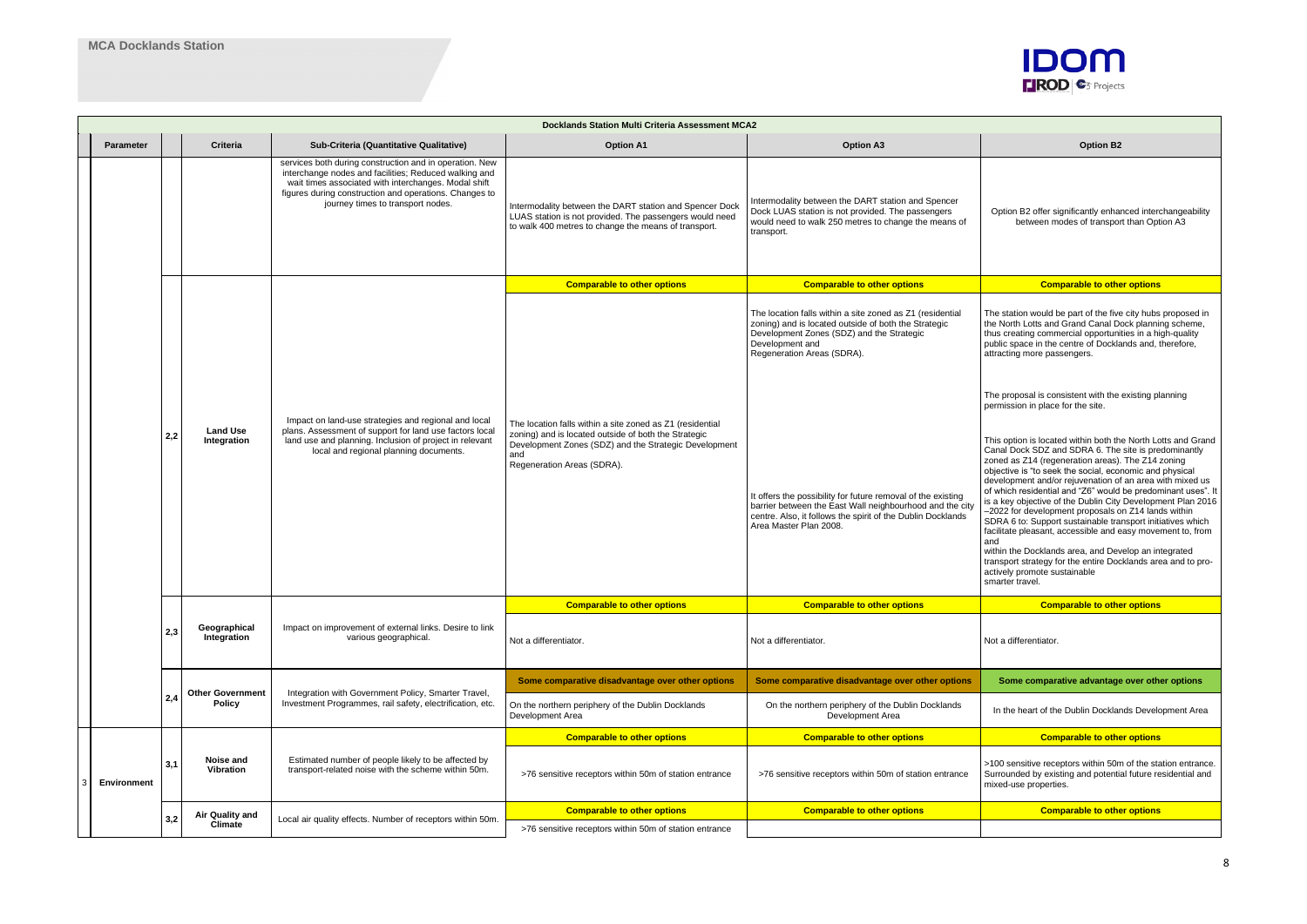>100 sensitive receptors within 50m of the station entrance. Surrounded by existing and potential future residential and mixed-use properties.

**Some comparative advantage over other options** 

Largely below ground - modest surface footprint

**Comparable to other options** 

There is no foreseen advantage or disadvantage of this option with regard to Biodiversity.

**Comparable to other options** 

Major civil works and excavations will be required, therefore has a comparative disadvantage.

**Comparable to other options** 

Some comparative advantage over other options

None of the Options has a direct impact on a listed structure. Both interface with the heritage Sheriff St Viaduct

**Some comparative disadvantage over other options** 

|                  |     |                                                              |                                                                                                                                                                                                                                                                                                      | <b>Docklands Station Multi Criteria Assessment MCA2</b>                                                                                                                                    |                                                                                                                                                                                                                                                      |                                                                                                                                                                                             |
|------------------|-----|--------------------------------------------------------------|------------------------------------------------------------------------------------------------------------------------------------------------------------------------------------------------------------------------------------------------------------------------------------------------------|--------------------------------------------------------------------------------------------------------------------------------------------------------------------------------------------|------------------------------------------------------------------------------------------------------------------------------------------------------------------------------------------------------------------------------------------------------|---------------------------------------------------------------------------------------------------------------------------------------------------------------------------------------------|
| <b>Parameter</b> |     | Criteria                                                     | Sub-Criteria (Quantitative Qualitative)                                                                                                                                                                                                                                                              | <b>Option A1</b>                                                                                                                                                                           | <b>Option A3</b>                                                                                                                                                                                                                                     | <b>Option B2</b>                                                                                                                                                                            |
|                  |     |                                                              |                                                                                                                                                                                                                                                                                                      | Construction phase air quality impacts temporary and<br>mitigatable. Comparable during operational phase with<br>respect to air quality (provided no significant road traffic<br>impacts). | >76 sensitive receptors within 50m of station entrance.<br>Construction phase air quality impacts temporary and<br>mitigatable. Comparable during operational phase with<br>respect to air quality (provided no significant road traffic<br>impacts) | >100 sensitive receptors within 50r<br>Surrounded by existing and potent<br>mixed-use prope                                                                                                 |
|                  |     | Landscape and                                                |                                                                                                                                                                                                                                                                                                      | Some comparative disadvantage over other options                                                                                                                                           | Some comparative disadvantage over other options                                                                                                                                                                                                     | Some comparative advantage                                                                                                                                                                  |
|                  | 3,3 | <b>Visual (including</b><br>light)                           | Key landscape characteristics affected; Effects on listed/<br>key views; Impact on landscape character.                                                                                                                                                                                              | Above ground - some negative visual impact on royal canal<br>and adjacent housing                                                                                                          | Above ground - some negative visual impact on royal<br>canal and adjacent housing                                                                                                                                                                    | Largely below ground - mode                                                                                                                                                                 |
|                  |     |                                                              |                                                                                                                                                                                                                                                                                                      | <b>Comparable to other options</b>                                                                                                                                                         | <b>Comparable to other options</b>                                                                                                                                                                                                                   | <b>Comparable to other</b>                                                                                                                                                                  |
|                  | 3,4 | <b>Biodiversity (flora</b><br>and fauna)                     | Potential compliance/conflict with biodiversity objectives;<br>Indirect impacts on protected species, designated sites;<br>Overall effect on nature conservation resource.                                                                                                                           | There is no foreseen advantage or disadvantage of this<br>option with regard to Biodiversity.                                                                                              | There is no foreseen advantage or disadvantage of this<br>option with regard to Biodiversity.                                                                                                                                                        | There is no foreseen advantage or<br>option with regard to Biodiversity.                                                                                                                    |
|                  |     |                                                              |                                                                                                                                                                                                                                                                                                      | <b>Comparable to other options</b>                                                                                                                                                         | <b>Comparable to other options</b>                                                                                                                                                                                                                   | <b>Comparable to other</b>                                                                                                                                                                  |
|                  | 3,5 | Cultural,<br>Archaeological and<br>Architectural<br>Heritage | Overall effect on cultural, archaeological and architecture<br>heritage resource. Likely effects on RPS, National<br>Monuments, SMRs, Conservation areas, etc.<br>Number of designated sites/structures (by level of<br>designation) directly impacted by scheme (land take)                         | None of the Options has a direct impact on a listed<br>structure. All interface with the heritage Sheriff St Viaduct                                                                       | None of the Options has a direct impact on a listed<br>structure. Both interface with the heritage Sheriff St<br>Viaduct                                                                                                                             | None of the Options has a dire<br>structure. Both interface with the he                                                                                                                     |
|                  |     |                                                              |                                                                                                                                                                                                                                                                                                      | Some comparative advantage over other options                                                                                                                                              | Some comparative advantage over other options                                                                                                                                                                                                        | Some comparative disadvanta                                                                                                                                                                 |
|                  | 3,6 | <b>Water Resources</b>                                       | Overall potential significant effects on water resource<br>attribute likely to be affected during construction and<br>operation.                                                                                                                                                                     | Proposed site identified as liable to flood in the 1 in 100<br>year areas (Source: DCC County Development Plan<br>Strategic Flood Risk Assessment)                                         | Proposed site identified as liable to flood in the 1 in 100<br>year areas (Source: DCC County Development Plan<br>Strategic Flood Risk Assessment)                                                                                                   | Proposed site identified as liable to<br>year areas (Source: DCC County D<br>Strategic Flood Risk Assessment).<br>be required, therefore a potential di<br>resource. Pumped drainage system |
|                  |     |                                                              |                                                                                                                                                                                                                                                                                                      | Some comparative advantage over other options                                                                                                                                              | Some comparative advantage over other options                                                                                                                                                                                                        | Some comparative disadvanta                                                                                                                                                                 |
|                  | 3,7 | <b>Agriculture and</b><br>Non-Agricultural                   | Overall impact on land take & property. Number of<br>properties to be impacted/acquired. Likely temporary or<br>permanent severance effects, etc.                                                                                                                                                    | Site is owned by CIÉ                                                                                                                                                                       | Site is owned by CIÉ                                                                                                                                                                                                                                 | Site is mainly owned by CIÉ. The u<br>north-east of the Docklands Option<br>still in the ownership of Spencer Do<br>Company Limited, previously acqui<br>Waste management.                  |
|                  |     |                                                              | Soils and Geology and likely impact on geological<br>resources based on preliminary/likely construction details.                                                                                                                                                                                     | Some comparative advantage over other options                                                                                                                                              | Some comparative advantage over other options                                                                                                                                                                                                        | Some comparative disadvanta                                                                                                                                                                 |
|                  | 3,8 | <b>Geology and Soils</b><br>(including Waste)                | % of soil resources to be developed/removed. Existing<br>information relating to potential to encounter<br>contaminated land. High-level assessment based on the<br>likely structures/ works required and the potential for<br>ground contamination due to historic landfills, pits and<br>quarries. | The proposed works would be largely at grade                                                                                                                                               | The proposed works would be largely at grade                                                                                                                                                                                                         | Major civil works and excavations v<br>has a comparative disadvantage.                                                                                                                      |
|                  | 3,9 | <b>Radiation and</b>                                         | Overall likely impact on existing sources of                                                                                                                                                                                                                                                         | <b>Comparable to other options</b>                                                                                                                                                         | <b>Comparable to other options</b>                                                                                                                                                                                                                   | <b>Comparable to other</b>                                                                                                                                                                  |
|                  |     | <b>Stray Current</b>                                         | electromagnetic radiation.                                                                                                                                                                                                                                                                           | Not a differentiator.                                                                                                                                                                      | Not a differentiator.                                                                                                                                                                                                                                | Not a differentiator.                                                                                                                                                                       |
|                  | 4,1 | Impact on<br><b>Vulnerable Groups</b>                        | Impacts on low-income groups, non-car owners, people<br>with a disability. Quantification of increased service levels                                                                                                                                                                                | Some comparative disadvantage over other options                                                                                                                                           | Some comparative disadvantage over other options                                                                                                                                                                                                     | Some comparative advantage                                                                                                                                                                  |



Proposed site identified as liable to flood in the 1 in 100 year areas (Source: DCC County Development Plan Strategic Flood Risk Assessment). Major excavations will be required, therefore a potential direct impact on water resource. Pumped drainage system required.

**Some comparative disadvantage over other options** 

Site is mainly owned by CIÉ. The unhatched area to the north-east of the Docklands Option B plot is a land parcel still in the ownership of Spencer Dock Development Company Limited, previously acquired from Green Sunrise Waste management.

**Some comparative disadvantage over other options**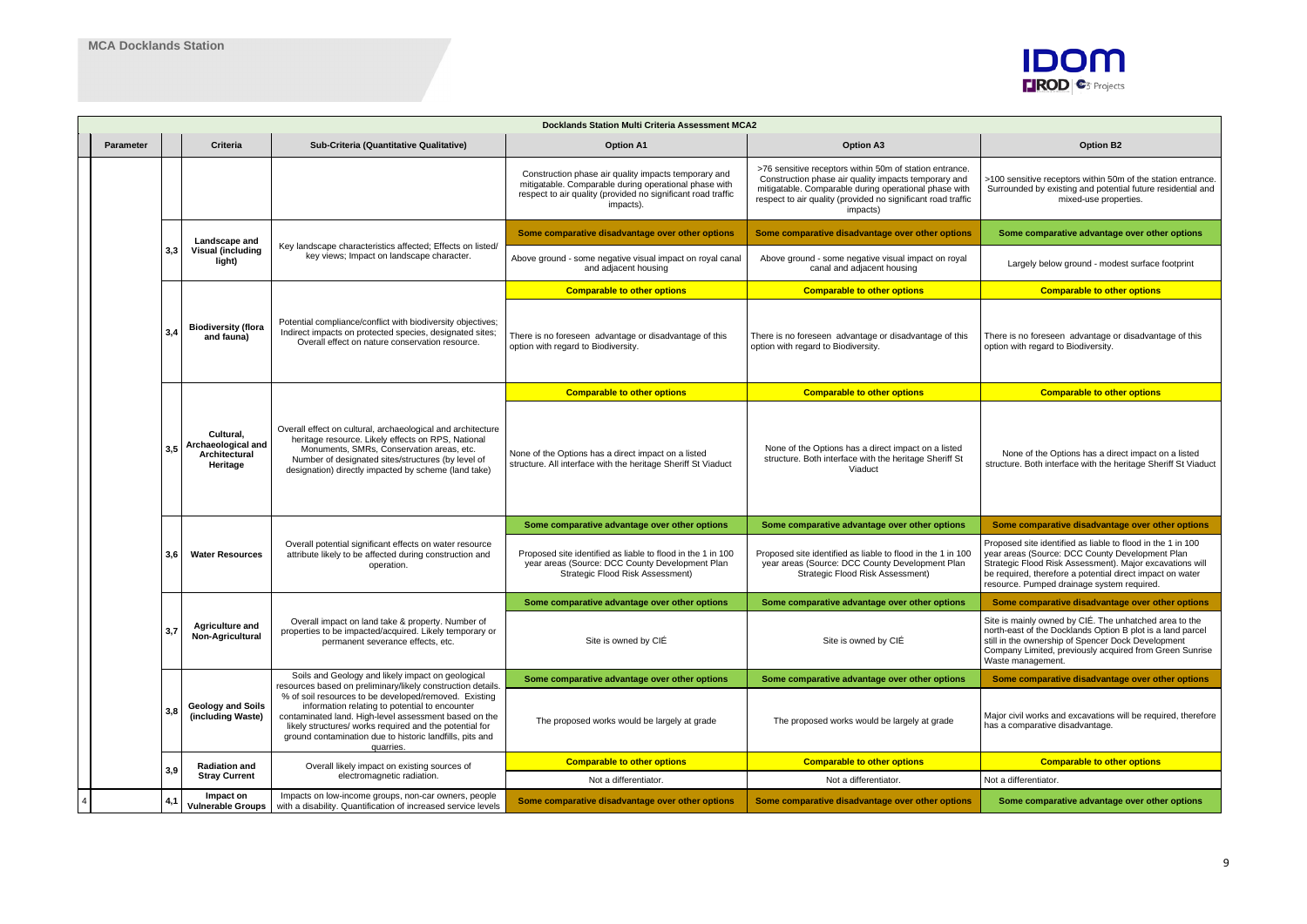Option B2 is adjacent to the Luas Station, it is superior to Option A3.

**Comparable to other options** 

All solutions will be designed to ensure accessibility for vulnerable groups

**Some comparative advantage over other options** 

Option B2 is adjacent to the Luas Station, it is superior to Option A3.

**Comparable to other options** 

Station options are equally safe for users.

**Comparable to other options** 

|   |                                                   |     | <b>Docklands Station Multi Criteria Assessment MCA2</b>                 |                                                                                                                                                                          |                                                                                                                                               |                                                                                                                                                                                                                                                                                                                                                                                                                                                                                               |                                                                                              |  |  |  |  |
|---|---------------------------------------------------|-----|-------------------------------------------------------------------------|--------------------------------------------------------------------------------------------------------------------------------------------------------------------------|-----------------------------------------------------------------------------------------------------------------------------------------------|-----------------------------------------------------------------------------------------------------------------------------------------------------------------------------------------------------------------------------------------------------------------------------------------------------------------------------------------------------------------------------------------------------------------------------------------------------------------------------------------------|----------------------------------------------------------------------------------------------|--|--|--|--|
|   | <b>Parameter</b>                                  |     | <b>Criteria</b>                                                         | Sub-Criteria (Quantitative Qualitative)                                                                                                                                  | <b>Option A1</b>                                                                                                                              | <b>Option A3</b>                                                                                                                                                                                                                                                                                                                                                                                                                                                                              | <b>Option B2</b>                                                                             |  |  |  |  |
|   |                                                   |     |                                                                         | to these groups; Quantification of infrastructure and rolling<br>stock improvements aimed at these groups; distribution of<br>consumers surplus                          | The passengers would need to walk 400 metres to change<br>the means of transport, which has an impact on the<br>accessibility of the station. | The passengers would need to walk 250 metres to<br>change the means of transport, which has an impact on<br>the accessibility of the station. However, this solution<br>provides the possibility of the future construction of a<br>pedestrian and cycling route that would connect with the<br>East Wall neighbourhood, which would improve the<br>mobility of non-car owners.                                                                                                               | Option B2 is adjacent to the Luas S<br>Option A3.                                            |  |  |  |  |
|   | <b>Accessibility &amp;</b><br>Social<br>inclusion |     | <b>Stations</b>                                                         | Quantification of increased service levels to the vulnerable                                                                                                             | <b>Comparable to other options</b>                                                                                                            | <b>Comparable to other options</b>                                                                                                                                                                                                                                                                                                                                                                                                                                                            | <b>Comparable to other</b>                                                                   |  |  |  |  |
|   |                                                   | 4,2 | <b>Accessibility</b>                                                    | groups.                                                                                                                                                                  | All solutions will be designed to ensure accessibility for<br>vulnerable groups                                                               | All solutions will be designed to ensure accessibility for<br>vulnerable groups                                                                                                                                                                                                                                                                                                                                                                                                               | All solutions will be designed to ens<br>vulnerable groups                                   |  |  |  |  |
|   |                                                   |     |                                                                         |                                                                                                                                                                          | Some comparative disadvantage over other options                                                                                              | Some comparative advantage over other options                                                                                                                                                                                                                                                                                                                                                                                                                                                 | Some comparative advantage                                                                   |  |  |  |  |
|   |                                                   | 4.3 | <b>Social Inclusion</b>                                                 | Quantification of service levels impacts including<br>severance to all groups                                                                                            | The passengers would need to walk 400 metres to change<br>the means of transport, which has an impact on the<br>accessibility of the station. | Options B2 is adjacent to the Luas Station; it is superior<br>to Options A1 and A3.<br>The possibility of providing a new pedestrian bridge which<br>allows the connection of East Wall neighbourhood would<br>be a benefit for this area                                                                                                                                                                                                                                                     | Option B2 is adjacent to the Luas S<br>Option A3.                                            |  |  |  |  |
|   |                                                   | 5,1 | <b>Rail Safety</b>                                                      | Safety for Rail users                                                                                                                                                    | <b>Comparable to other options</b>                                                                                                            | <b>Comparable to other options</b>                                                                                                                                                                                                                                                                                                                                                                                                                                                            | <b>Comparable to other</b>                                                                   |  |  |  |  |
|   |                                                   |     |                                                                         |                                                                                                                                                                          | Station options are equally safe for users                                                                                                    | Station options are equally safe for users                                                                                                                                                                                                                                                                                                                                                                                                                                                    | Station options are equally safe for                                                         |  |  |  |  |
|   |                                                   |     |                                                                         |                                                                                                                                                                          | <b>Comparable to other options</b>                                                                                                            | <b>Comparable to other options</b>                                                                                                                                                                                                                                                                                                                                                                                                                                                            | <b>Comparable to other</b>                                                                   |  |  |  |  |
|   |                                                   | 5,2 | <b>Vehicular Traffic</b><br><b>Safety</b>                               | Quality of Access for these road users, lengths of<br>diversions, removal of interface with rail and other modes<br>of transport                                         | Adjacent roads are not affected by the station works<br>construction                                                                          | Adjacent roads are not affected by the station works<br>construction. The difference between options is not<br>significant.                                                                                                                                                                                                                                                                                                                                                                   | Sheriff Street Upper will be affected<br>construction. The difference betwee<br>significant. |  |  |  |  |
|   | <b>Safety</b>                                     |     |                                                                         |                                                                                                                                                                          | Some comparative disadvantage over other options                                                                                              | Some comparative disadvantage over other options                                                                                                                                                                                                                                                                                                                                                                                                                                              | Some comparative advantage                                                                   |  |  |  |  |
|   |                                                   | 5,3 | <b>Pedestrian, Cyclist</b><br>and Vulnerable<br><b>Road user Safety</b> | Quality of Access for these road users. removal of<br>interfaces                                                                                                         | A1 solution does not offer any enhancement to the current<br>station in terms of safety.                                                      | This option offers the opportunity of creating a porched<br>commercial boulevard between the station and Spencer<br>Dock LUAS station, increasing the quality of the<br>pedestrian and cycle experience in the area, including the   Option B2 offers enhanced access<br>regeneration of the Sheriff Street Upper underpass.<br>Besides, the possibility of the future construction of a<br>pedestrian and cyclist route would provide a connection<br>between East Wall and the City Centre. | central to the development zone                                                              |  |  |  |  |
|   |                                                   |     | <b>Connectivity to</b>                                                  |                                                                                                                                                                          | <b>Comparable to other options</b>                                                                                                            | <b>Comparable to other options</b>                                                                                                                                                                                                                                                                                                                                                                                                                                                            | <b>Comparable to othe</b>                                                                    |  |  |  |  |
|   |                                                   | 6,1 | adjoining cycling<br>facilities                                         | Analysis of the extent that the scheme connects with cycle<br>tracks.                                                                                                    | This option benefits from the adjacent dedicated cycle<br>routes and the presence of attractive walking routes along<br>the canal.            | This option offers the opportunity of creating a new<br>pedestrian and cyclist route to connect East Wall<br>neighbourhood.                                                                                                                                                                                                                                                                                                                                                                   | This option benefits from the adjace<br>routes and the presence of attractiv<br>DDDA.        |  |  |  |  |
| 6 | <b>Physical</b><br><b>Activity</b>                |     |                                                                         |                                                                                                                                                                          | <b>Comparable to other options</b>                                                                                                            | <b>Comparable to other options</b>                                                                                                                                                                                                                                                                                                                                                                                                                                                            | <b>Comparable to other</b>                                                                   |  |  |  |  |
|   |                                                   | 6,2 | Permeability and<br>local connectivity<br>opportunity                   | Journey Time and lengths of diversions for active modes<br>and numbers affected. Analysis of the connectivity with<br>green areas/key attractions related to active mode | Current station location is closer to Royal Canal amenities.                                                                                  | This option offers the opportunity of creating a new<br>pedestrian and cyclist route to connect East Wall<br>neighbourhood.                                                                                                                                                                                                                                                                                                                                                                   | Current station location offers good<br>Canal and Liffey amenities.                          |  |  |  |  |



Sheriff Street Upper will be affected by the station works construction. The difference between options is not significant.

**Some comparative advantage over other options** 

Option B2 offers enhanced access as it deposits customers central to the development zone

## **Comparable to other options**

This option benefits from the adjacent dedicated cycle routes and the presence of attractive walking routes in the DDDA.

## **Comparable to other options**

Current station location offers good connection to Royal Canal and Liffey amenities.